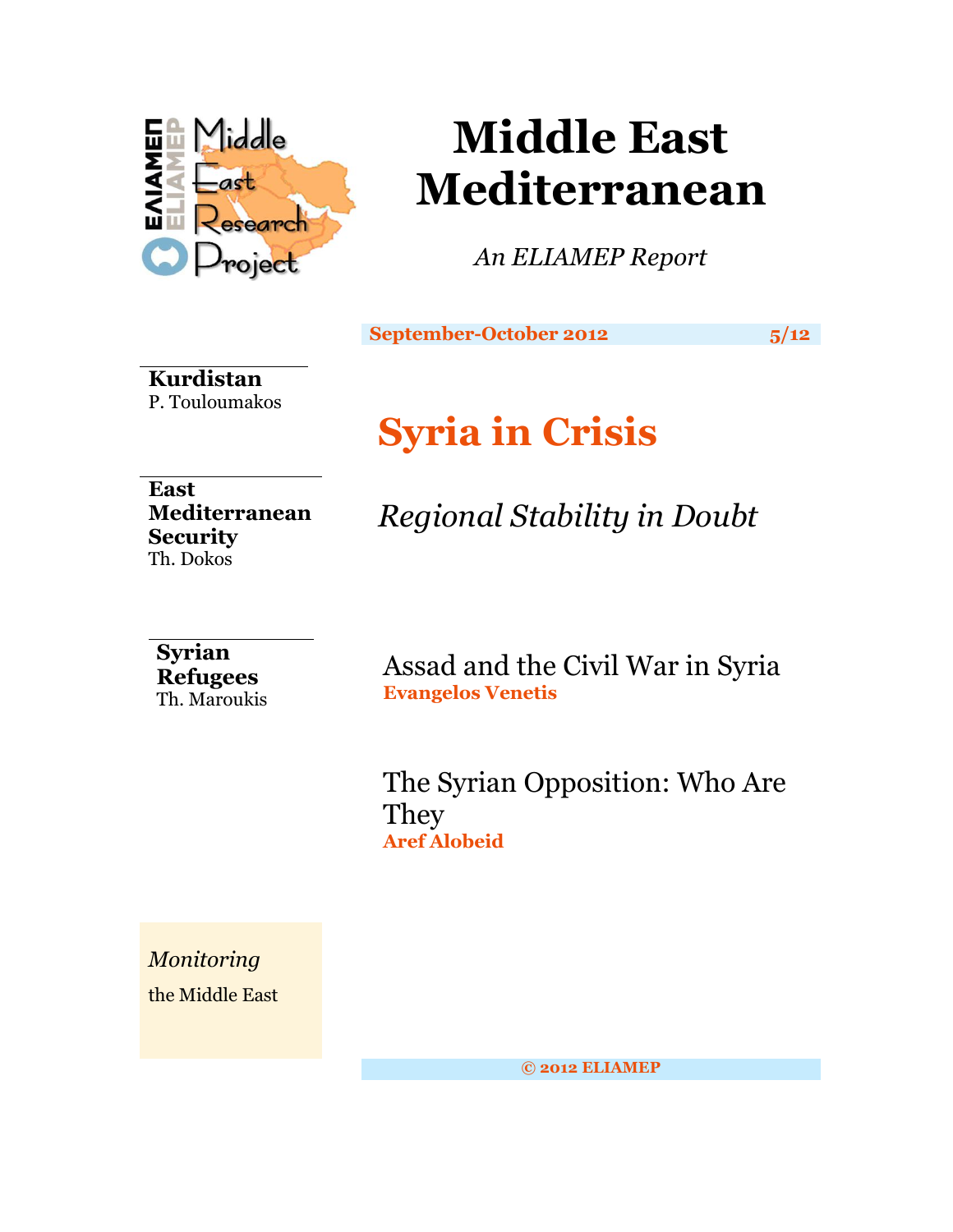## **Middle East Mediterranean**

#### **Editorial Team** \_\_\_\_\_\_\_\_\_\_\_\_\_\_\_

Evangelos Venetis, *Editor in Chief, The Middle East Research Project, ELIAMEP*

> Evangelos Tembos, *Research Associate, ELIAMEP*

George Tzogopoulos, *Web Editor Bodossakis Post-Doctoral Fellow at ELIAMEP*

> Thanos Dokos, Senior Advisor*, Director-General, ELIAMEP*

### **Editorial Office** \_\_\_\_\_\_\_\_\_\_\_\_\_\_\_

Hellenic Foundation for European and foreign Policy - ELIAMEP *49, Vas. Sofias str., Athens, 10676, Greece T.: (+30) 210 7257110 Email: [mideast@eliamep.gr;](mailto:mideast@eliamep.gr) [venetis@eliamep.gr](mailto:venetis@eliamep.gr)*

**Middle East Mediterranean (MEM)** is an unbiased bimonthly report of the *ELIAMEP Middle East Research Project*, focusing largely on geopolitical and economic developments, debates as well as policies, affecting the future of the Middle East. Having a global outlook MEM hosts analyses, commentaries, interviews and news, conducting research in the fields of politics, economics and culture in the Middle East and adjacent areas, such as the Eastern Mediterranean.

NOTICE: The views expressed in the articles of the *Middle East Mediterranean* do not reflect the point of view of the Hellenic Institute for European and Foreign Policy and the Editorial Team.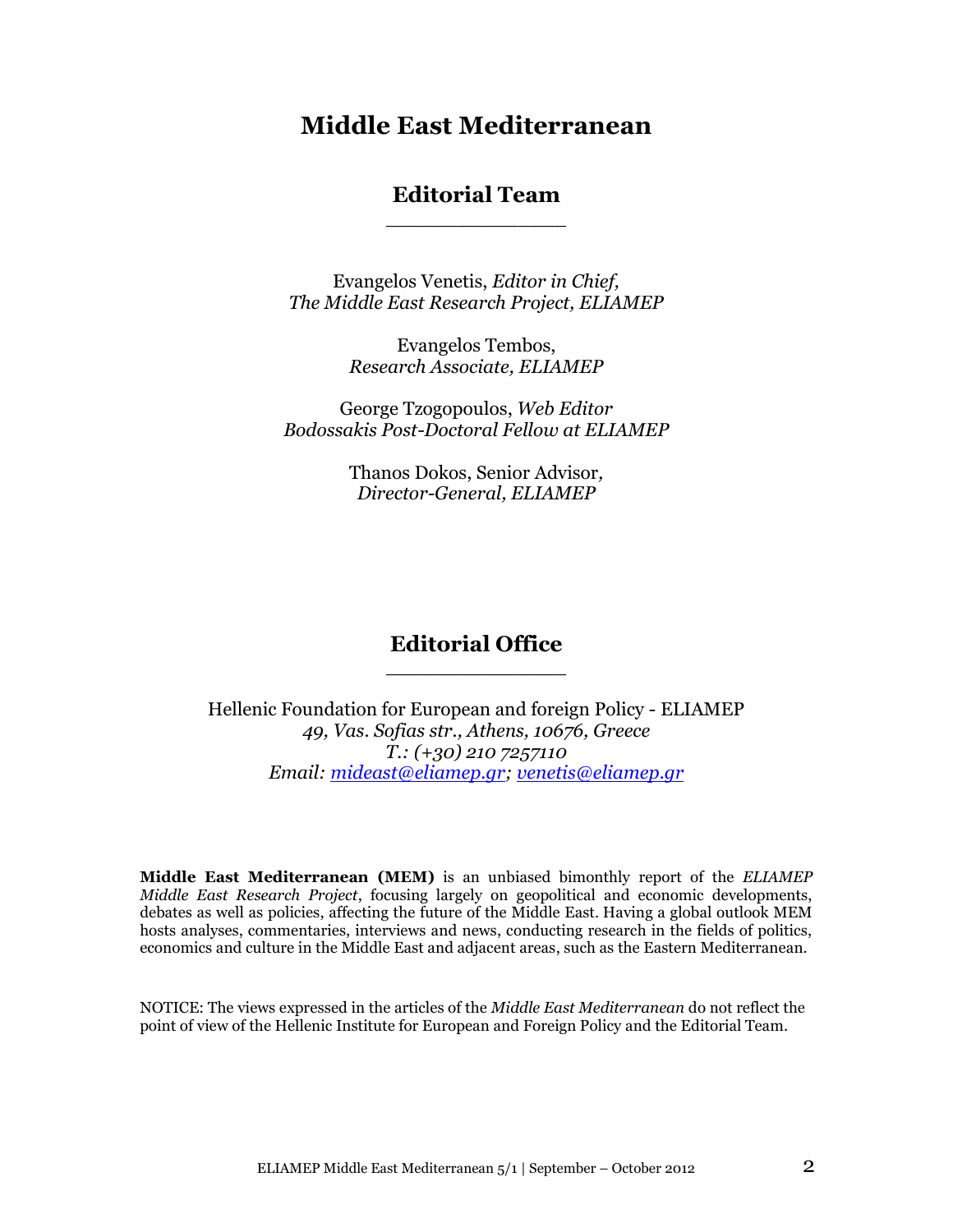#### **CONTENTS**

#### **Analyses**

#### **Assad and the Civil War in Syria** *Evangelos Venetis*

Attempting to unfold Bashar al-Assad's view about the ongoing crisis in Syria and his policy to restore peace, law and order amid intensive fighting and western pressure, calling him to step down.

### **The Syrian Opposition: Who Are They**

*Aref Alobeid*

An analysis of who is who in the Syrian opposition and their outlook regarding the Syrian crisis.

### **Comments**

#### **The Devil You Know: The Kurdistan Issue and Syrian-Turkish Relations** *Pantelis Touloumakos* **10**

In the short term Ankara will probably contain Kurdish separatist activities but it is also expected that Turkey may encounter more serious threats in Kurdistan in the future.

#### **The Eastern Mediterranean Security System in a Transition Phase** *Thanos Dokos* **12**

The EU declining role in the region could change if EU leaders adopt a more comprehensive policy vis-à-vis the Arab world, aiming to weaken the role of radical Islamic groups in the aftermath of the Arab Spring.

#### **Syrian Refugees: Adding to the Challenges at the South-East EU Border**  *Thanos Maroukis*

Due to the severity of the ongoing Syrian Crisis EU policymakers view as extremely significant the EU negotiations with Turkey on the readmission of Third Country Nationals, entering illegally the Greek borders from its territory as a means to address security and the humanitarian crisis in the EU South-East border.

**Monitoring the Middle East** A selection of news and comments on major developments in the region. **18**

**15**

**4**

**7**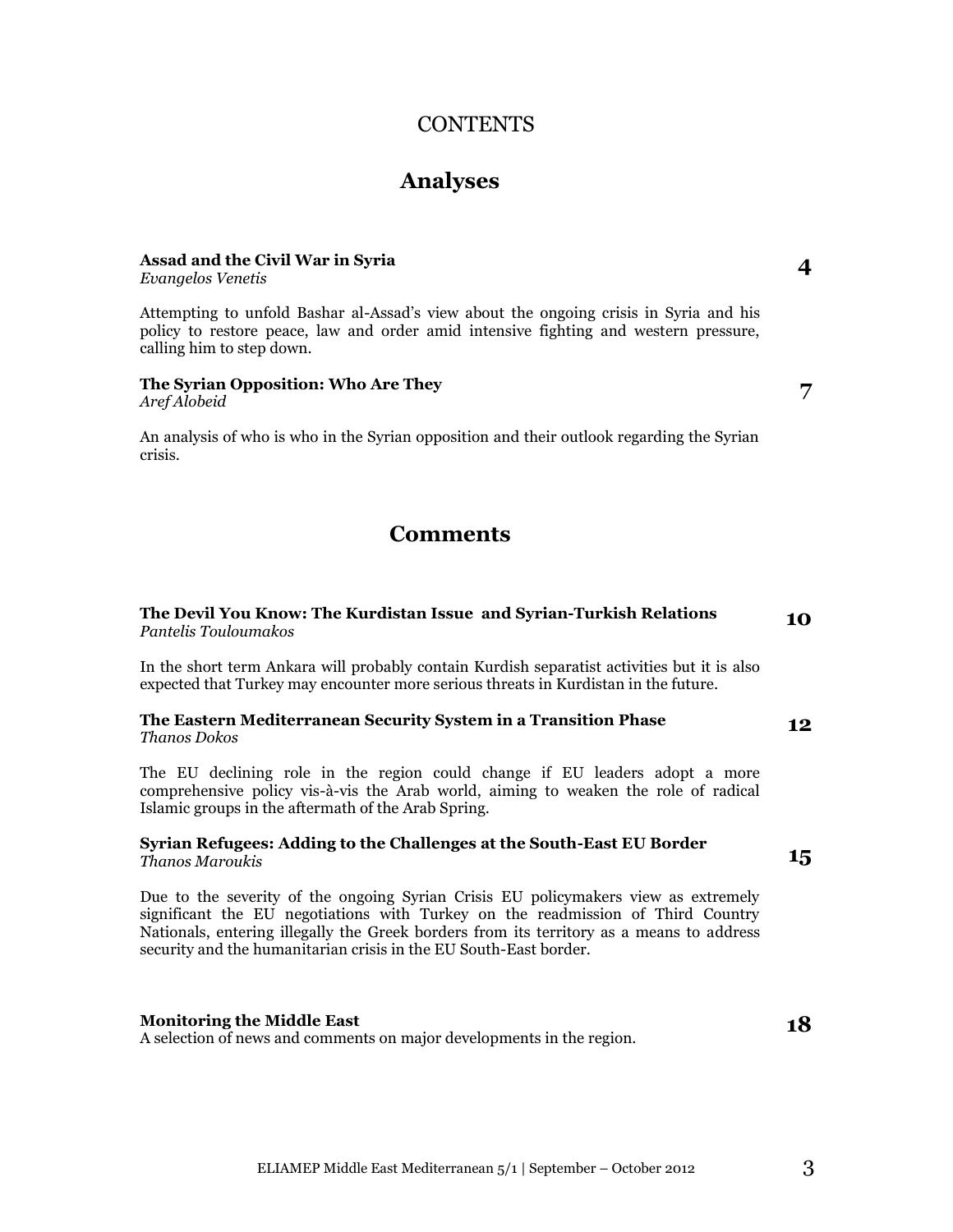



*Analyses*

## Assad and the Civil War in Syria

Dr. Evangelos Venetis, *The Middle East Research Project - ELIAMEP*

*Attempting to unfold Bashar al-Assad's view about the ongoing crisis in Syria and his policy to restore peace, law and order amid intensive fighting and western pressure, calling him to step down.*

If two years ago Bashar al-Assad was asked to describe the future of his country, he would have never imagined that Syria would have reached the ongoing strife and destruction. Likewise it is difficult to imagine how the country will look like in two years from now. Yet it is interesting, based on developments on the ground, to shed some light on how the current leader of Syria views the crisis and what he does in order to bring Syria back on track.

Assad's firm belief is that the civil war in his country stems, from the geopolitical significance of Syria in economic and security terms. This significance has prompted the intervention of Washington, Israel and Riyadh primarily in the political affairs of Syria. In the view of Damascus's administration the domestic political disaffection of a portion of the Sunni majority toward Assad's rule is undoubtedly chronic, as this was manifested also in the

rule of his father Hafez. Yet in order to boost the support of his followers and to weaken the resolve of the opposition, one of the pillars of Assad's communication policy is that the Sunni disaffection could have not turned to an armed resistance without the active support of foreign countries in terms of weaponry and manpower.

With his political image largely isolated abroad, Assad has not succumbed to the demands of his domestic and foreign political opponents. Instead, in order to alter the situation, he gives an ongoing battle in two fronts: the front of information-communication and the actual front on the ground. Both fronts are interconnected.

The first front is of crucial significance, for it forms the backbone of transmitting Assad's ideological campaign both to his domestic and foreign supporters. Assad does not view himself, and is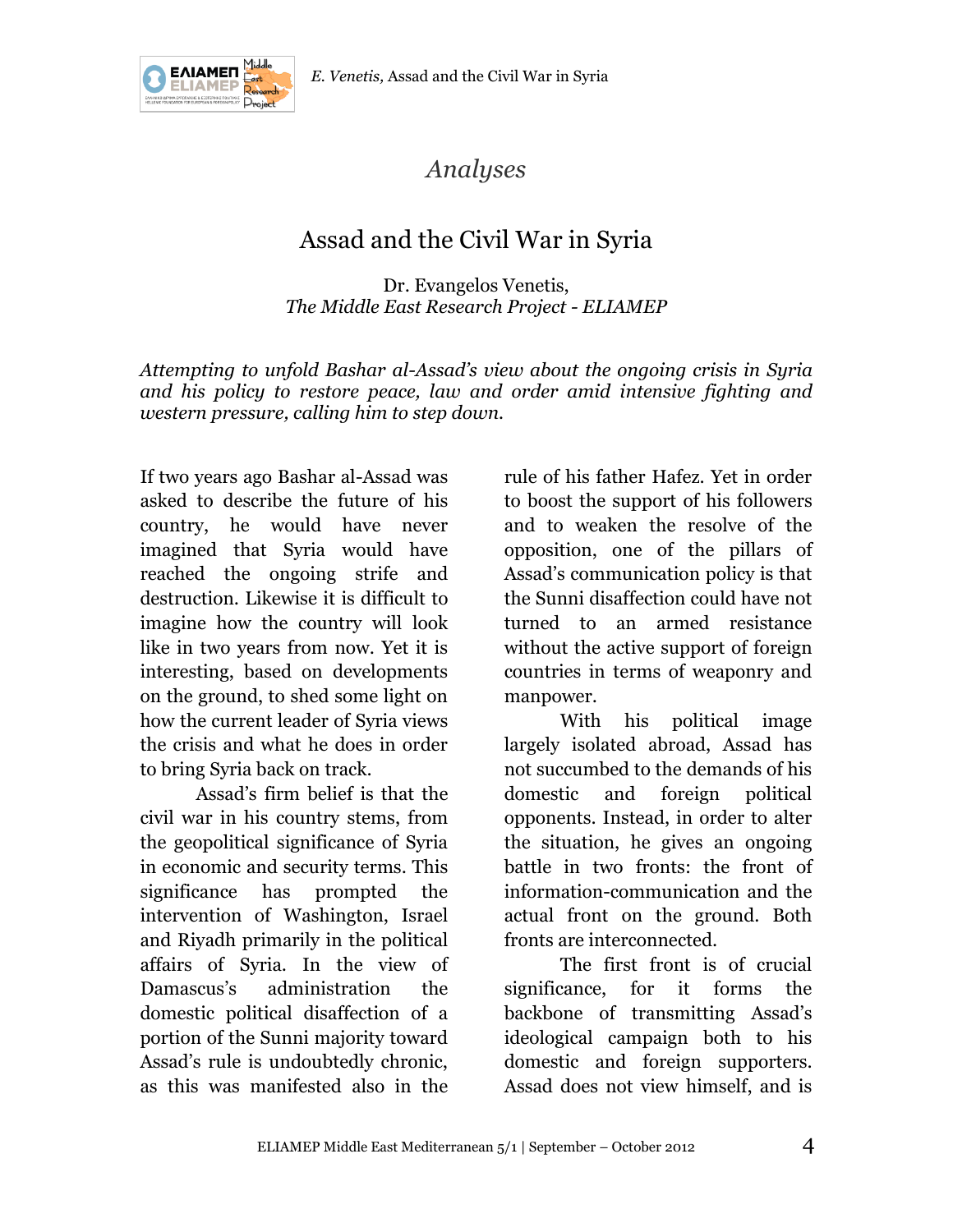

not, like Qaddafi. He is not isolated in the region and he enjoys the support of a considerable portion of Syria's population, largely the Allawites, the Christians and a part of the secular Sunnis. Syria's public opinion for Assad is not a black and white issue, as Western media have presented it so far, i.e. the People against the Dictator. Considerable public support to Damascus is one of the main reasons for the fact that the Syrian army has remained faithful to Assad so far.

For Damascus transmitting the message properly to his followers and enemies is a necessity in order to preserve the ranks militarily and politically and promote Assad's image to his allies. Also Assad knows that once his ranks and public support are secured, then he can easier negotiate with his allies and enemies. One of the key issues in Assad's rhetoric is the rivalry, not between Shiites and Sunnis or liberals and pro-dictatorial supporters, as promoted in the West, but the one between secularism and Islamism in Syria. Assad's communication policy aims to influence primarily those of his geopolitical adversaries, for instance Israel, which seems to be concerned about the late rise of Salafism in Syria.

So far Assad has been instrumental in turning the cards in the second actual front on the ground. Along with the support of

Tehran and Moscow, up until now he has neutralized the US and NATO efforts to create a buffer zone in the north by outlining the risks for Turkey regarding the issue of Kurdistan. Without Turkey actively in the game, Assad knows that the West cannot impose a no-fly zone in Syria or a part of it.

Now Assad's main aim is to diminish the influx of Muslim fighters sponsored by opponent regional Arab states. Assad knows that as long as western support for the Syrian opposition is not neutralized politically, for instance starting with a cease-fire deal, then the influx of weaponry and manpower to Syria will continue, restricting the prospects for an end to the civil war in the short-term. His hope is that, by displaying political and operational stamina, in the midterm his foreign opponents will be convinced to change route and withdraw their support for the opposition.

Interestingly, despite the fact that too many Syrian have been killed so far, Assad is still optimistic that he can remain in power. This is based on the fact that the casualties are heavy on both sides. For Assad there is only one option: to keep walking in the path of preserving himself in power by promoting his image of the adamant protector of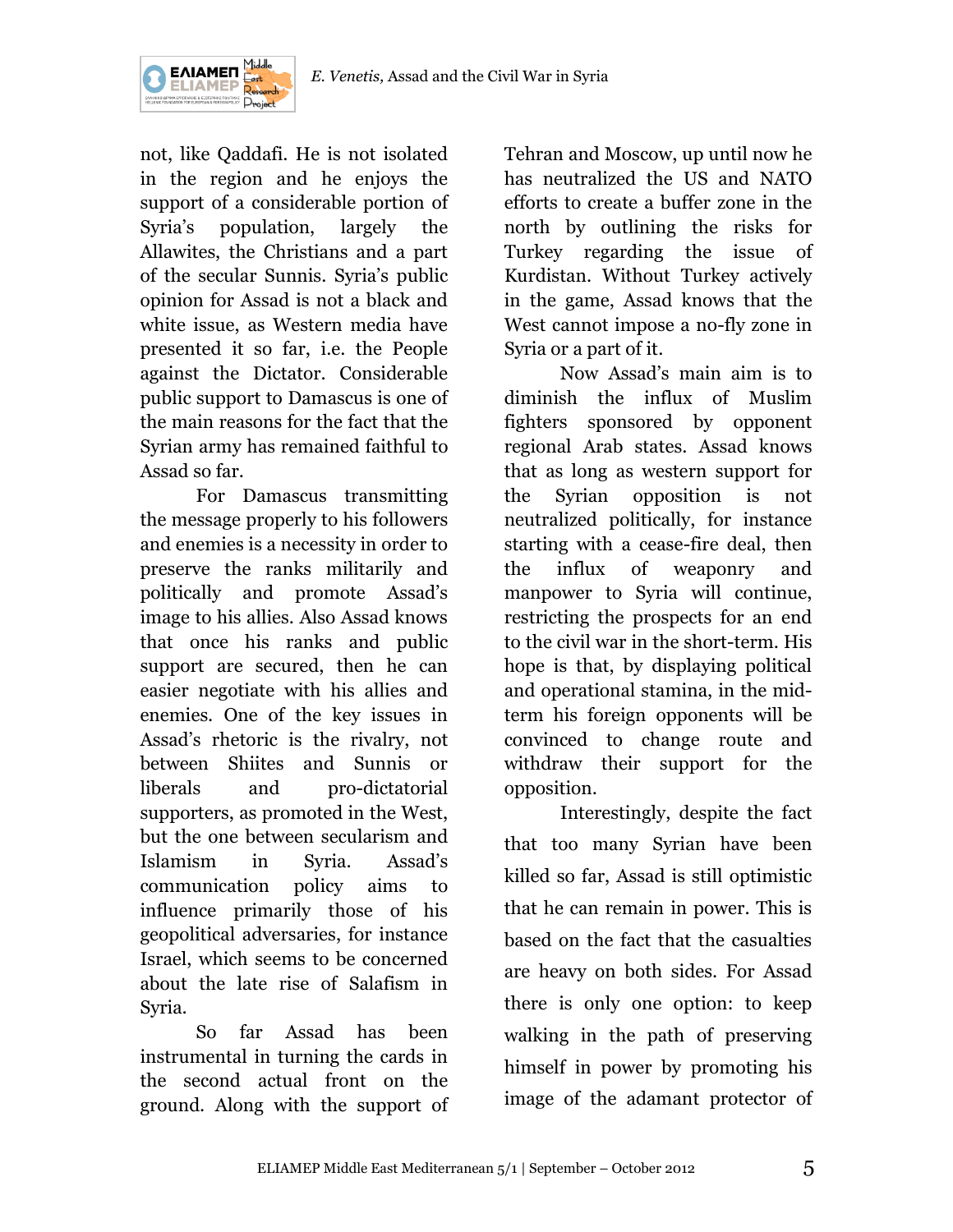

Syria's territorial integrity. Assad believes that, if he steps down, then this will be the beginning of a long destabilization process for Syria and the region, due to the lack of any balance of power in the ranks of the opposition. No doubt, Assad has lived to fight another day in a country suffering a full-scale destruction of its infrastructures and economy. Indeed, every card is still on the table…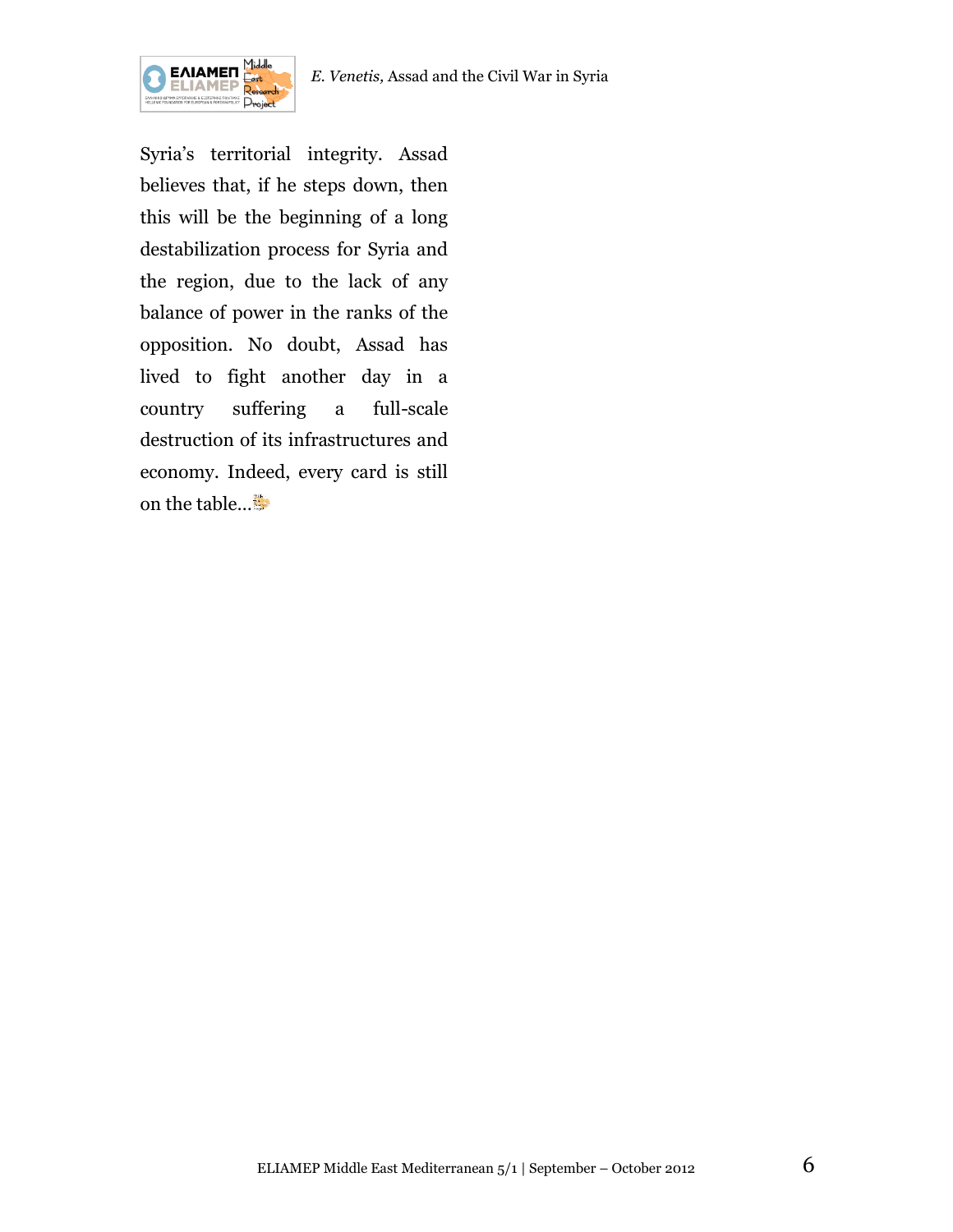

## The Syrian Opposition: Who Are They?

Dr. Aref Alobeid *Expert in Middle Eastern Affairs*

*An analysis of who is who in the Syrian opposition and their outlook regarding the Syrian crisis.*

The fact is that before March 15, 2011 there was no formal Syrian opposition because of fear and terror of the secret intelligences of Assad's regime. Moreover, the outbreak of the Syrian uprising caused the emergence of several political factions and parties against Assad. The Syrian National Council (SNC), the Free Syrian Army (FSA), The Coordinating Committee for Democratic Change, the National Alliance, the National Front, the Current Planning the Future of higher Syrian businessmen, the Movement of the Salafist and independent personalities, have been the main dissident factions until now. These newly created political parties may surpass 150 in number after the fall of the Assad regime. Also, the continuous rise in the creation of political parties causes constant changes to the political scene among the dissidents which proves that Syria passes from a single party to a multi party system after 49 years of Ba'th government.

The SNC, whose headquarters is located in Ankara, is considered as

the main political force but unfortunately it suffers from different positions of its members and the intervention of the regional and major powers in its internal affairs. As a result, it has been described as ineffective by the majority of dissidents. Furthermore, the SNC consists of the group "Muslim Brotherhood", leftist, communist, socialist, Marxist, secular factions, 11 Kurdish parties, independent members and Islamists Salafistes. Therefore, the SNC is trying to include all the minorities communities (Muslims, Christians, Kurds, Alawites, Ismailis, Kurdish etc). In addition, the main economic resources from countries like Qatar, Libya, Saudi Arabia, USA and other European countries, which are allocated to the opposition are controlled by the SNC that determines to which direction they will go. What is more, the mild efforts to reorganize and reshuffle of the SNC have so far failed to represent all dissident factions in international organizations. Therefore the SNC has lost much of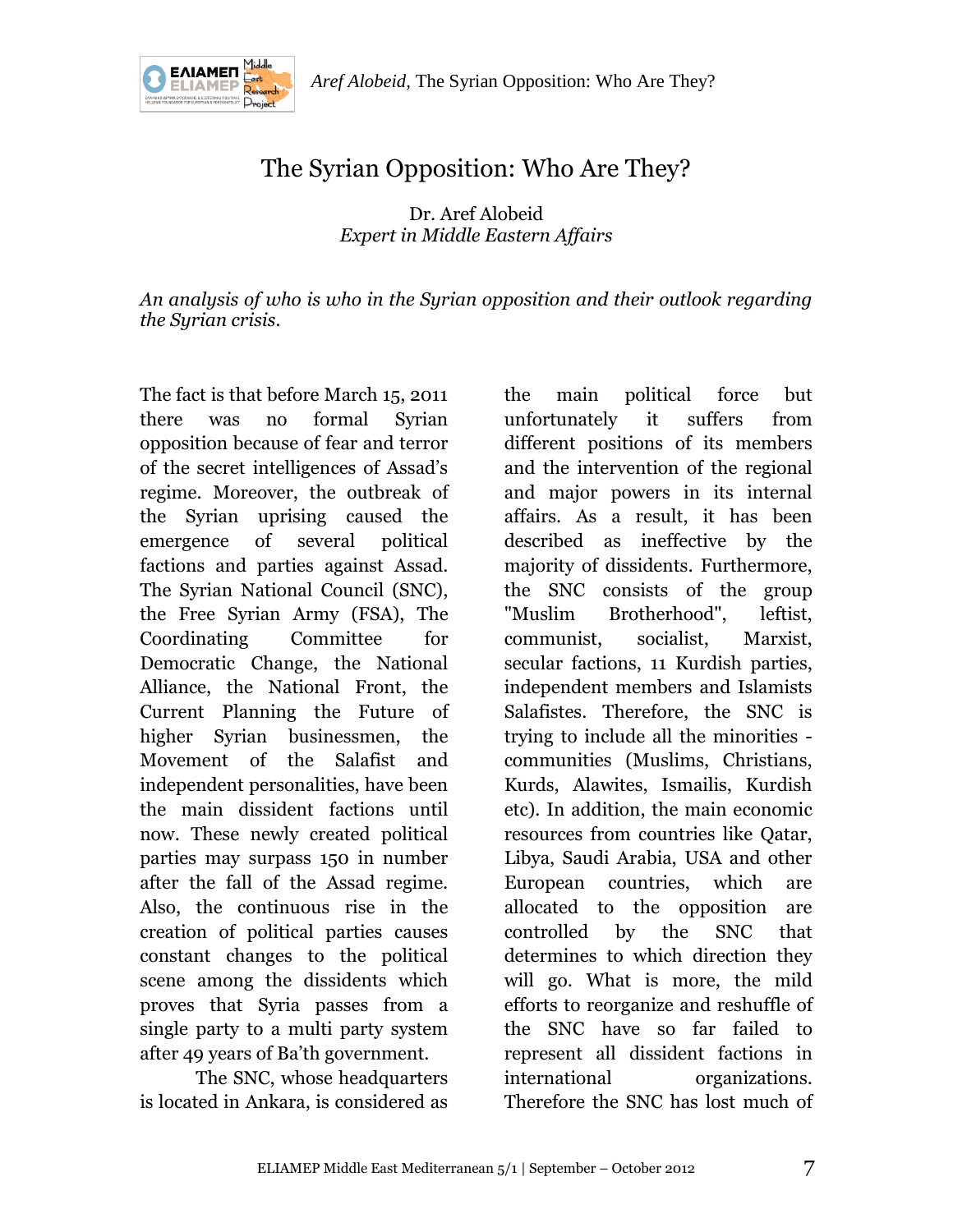

its credibility among Syrian dissidents and in countries that support it. Apart of this, its institutional operation is weak democratically due to the fact that it is limited to a small group of people while the vast majority of members do not participate in the decision making process.

The establishment of the FSA, was characterized as a focal point in the Syrian crisis from soldiers who broke away from Assad's army and their number exceeds 20 000, a number that continues to grow. Besides this, the FSA follows the method of guerrilla warfare against the Assad's forces due to shortage of appropriate military equipment. Moreover, the relations between the FSA and the SNC could not be characterized as strong because of lack of trust between the two sides. The role of the FSA could be upgraded from Turkey if it found support from the Syrian regime to Kurdish PKK rebels in Turkey. But the main problem of the breakaway military is the lack of financial resources and weapons which limits the fighting capabilities of the army and gives an excuse for Islamist militants to cover this gap in the field of battle. Although the Islamists are fighting under the umbrella of the FSA, they are considered independent teams and classified as gifted in confronting the forces of Assad. However, in the last three

months there has been a reversal in the field of conflict because of sudden supply, under control, to the FSA with modern weapons by the major powers and this explains the collapse of several fighters of Assad. The fear of the rise of extremist Islamic militants against the militants of FSA was the cause of change in attitude of major powers in the issue of equipment.

It can be said that the "Movement of Muslim Brothers" which is supported mainly by Turkey is the main strength of the SNC because it controls over 50% of its members and this is due to the high number of Sunni Arabs in the Syrian society. Consequently, it is has been difficult for the "Muslim Brothers" to assume power in the post-Assad era for several reasons. First, the movement's members have no social relations and social cohesion with the majority of the Syrian people as had the similar movement in Egypt. Second, the Act 49, which allows security forces to execute without trial anyone found to belong to them, documented that there is no organized member of this organization in Syria. Third, bloodshed operations carried out by the military wing of the organization during the 80s left bad memories to the Syrian people as it murdered doctors, lawyers and bombings etc. Fourth, the variety of political forces that will emerge in the new era and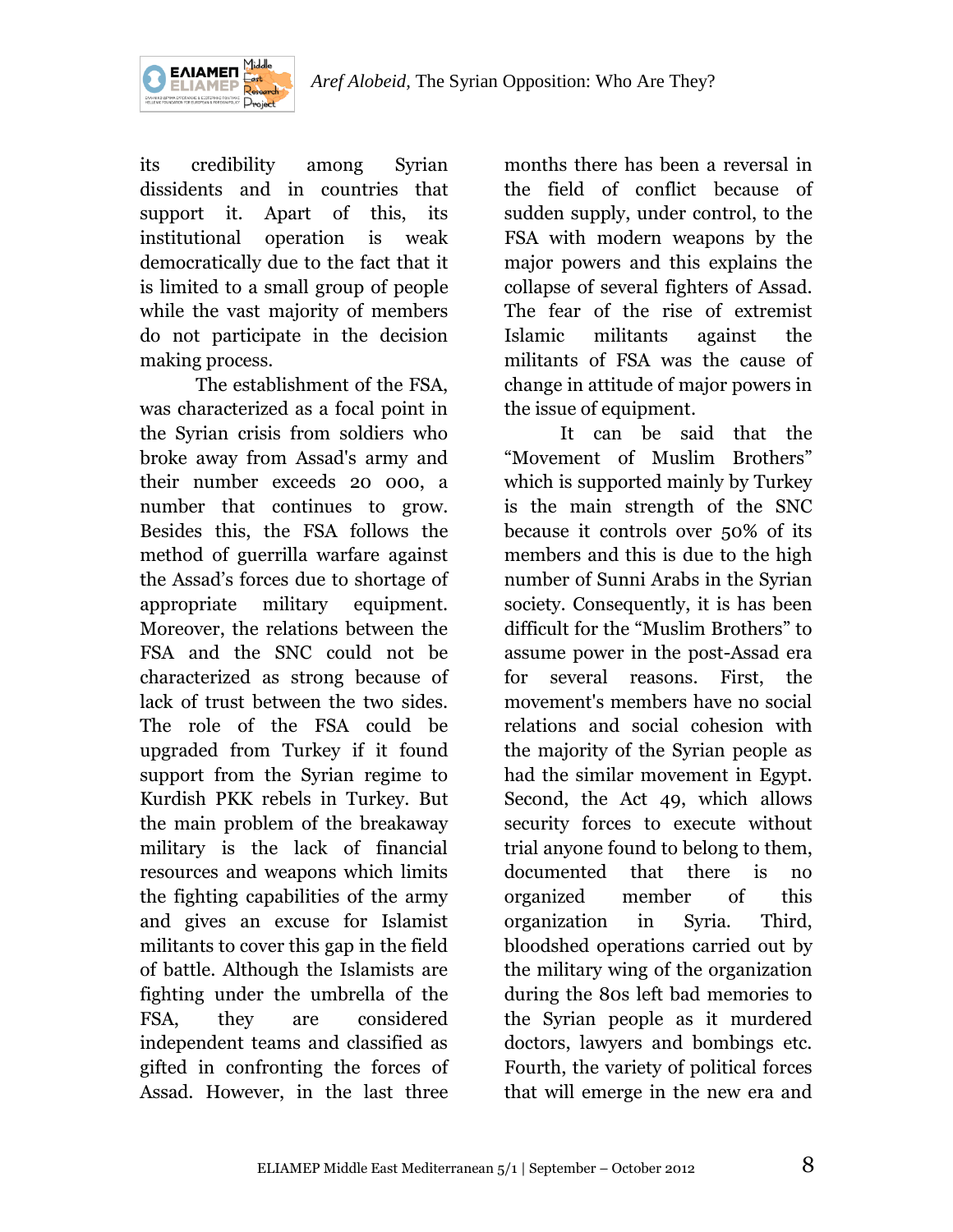

the culture of the Mediterranean Syrian people do not allow full control of the country from the "Muslim Brotherhood." Finally, the percentage of Sunni Arabs in Syria, which is the mainstay of the movement and approaching 58%, demonstrates the difficulty of concentrating an absolute majority due to the presence of other communities and the existence of some Sunnis that will not vote in favor of this organization. Although the establishment of the political party of Muslim brothers will be a fact, any future attempt to control power in the post-Assad era requires its cooperation with other political factions.

In conclusion, one of the features of the Syrian uprising is the

rise of the Salafist and this is due to the hundreds of thousands of Syrian workers in Arab Gulf countries and due to support of Saudi Arabia. The Syrian opposition is divided and unable so far to gain the full trust of the Syrian people and the appreciation of the great powers. Despite these, the majority of the opposition seeks to implement no fly zones but no military intervention as Libya and themselves want to overthrow Assad. Furthermore, the foundation of the revolutionary military councils per country gives nomination to the FSA against political forces that are overseas to control the country and are expected to play a crucial role after the end of the Assad regime.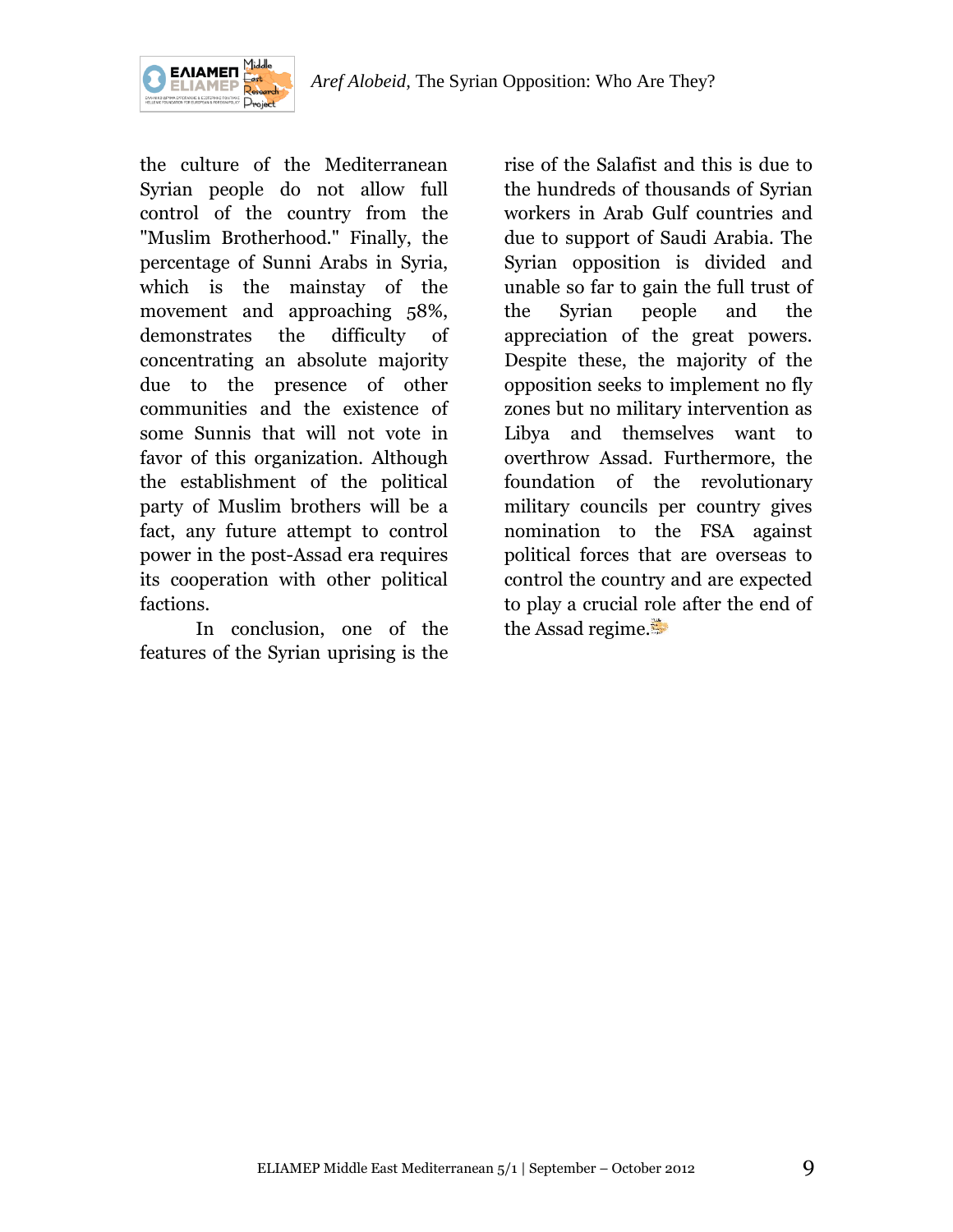## *Comments*

## The Devil You Know: The Kurdistan Issue and Syrian-Turkish Relations

#### Pantelis Touloumakos, University of Athens*,* ELIAMEP

*In the short term Ankara will probably contain Kurdish separatist activities but it is also expected that Turkey may encounter more serious threats in Kurdistan in the future.*

The civil war in Syria poses one more serious source of Turkish anxiety; it might be possible to cause serious implications in one of Turkey's main internal problems: the Kurdish issue.

Before the Arab Spring uprisings, Turkish – Syrian relations were on good level; joint cabinet meetings were proof of a close political cooperation between Damascus and Ankara. When the Syrian demonstrations against the Assad government took place, the AKP government was supportive of Assad; however, privately, Turkish political pressures were put on Assad government, in order to introduce reforms. The reluctance of Assad to follow the Turkish suggestions, as well as his rapprochement with Iran, resulted in the reorientation of Turkish foreign policy. Ankara sided with the protesters, offering them openly her support. In November

2011, Erdoğan even asked publicly Assad to step down.

Syrian civil war is posing a security threat for the broader area of the Middle East, but for Turkey – as it has already been mentioned – is something more than this. As a consequence of the civil war, Assad's forces withdrew from many areas of Northern Syria, vastly inhabited by Kurdish populations. Except for some Kurds sided with the Free Syrian Army, most Kurdish organizations are seeking for an autonomous Kurdish region – and this is a scenario closely related with the outcome of the Syrian civil war. One of the main Turkish concerns is that such a potential will inevitably strengthen Kurdistan Workers Party (PKK) activities inside Turkey; besides, it will further enhance the demands of Turkish Kurds.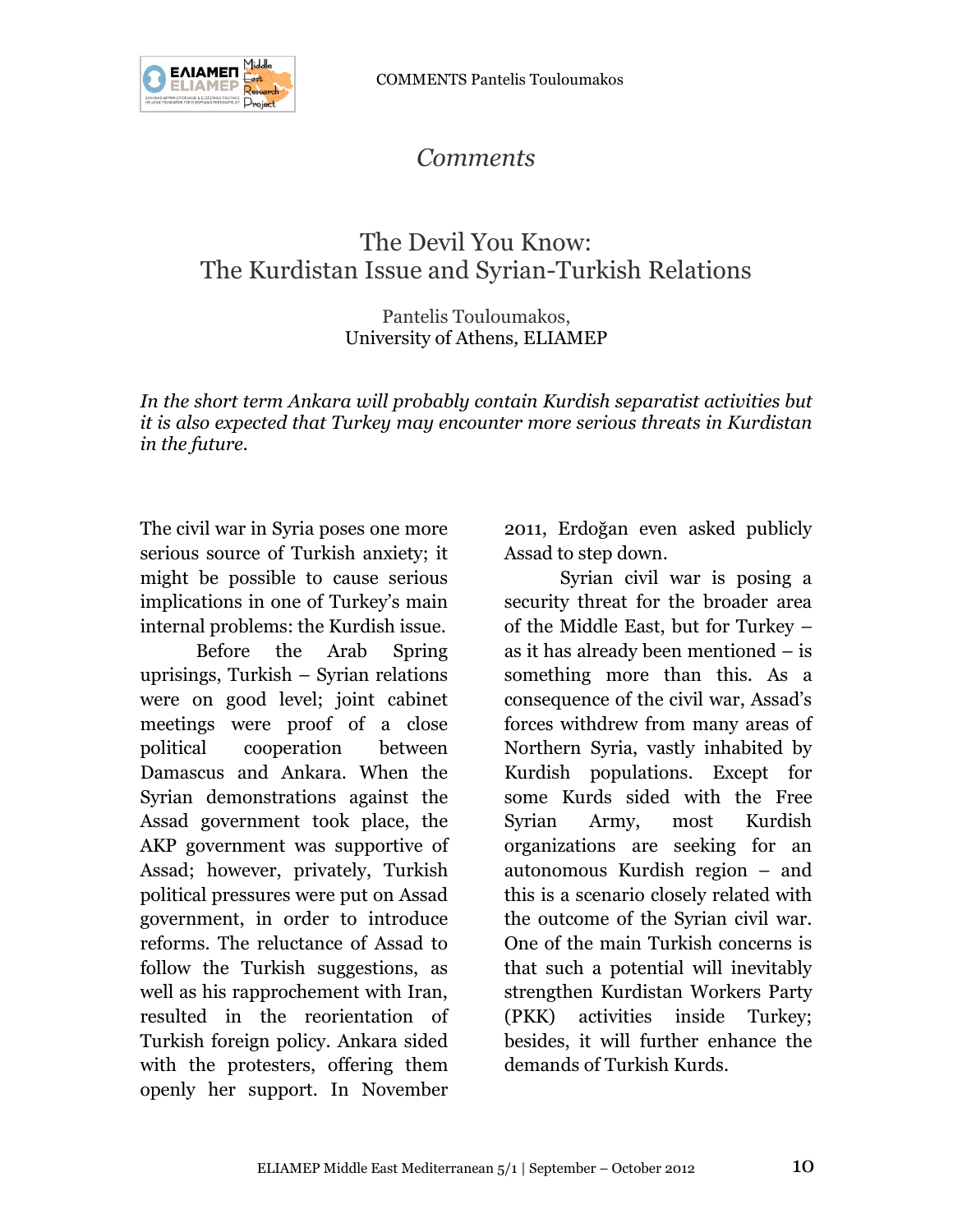

Adopting a rather realistic approach towards this issue, the Turkish government rejected Kurdish autonomy under Assad; however, Ankara seems willing to accept this autonomy, as long as it is a product of a new constitution, approved by the Syrian people. At the same time, Turkey is trying to control Kurdish ambitions through the Syrian National Council (SNC), representing the Syrian opposition, and the Kurdistan Regional Government in Iraq (KRG). The SNC was established in and supported by Turkey; so far, it has rejected Kurdish demands to offer written guarantees towards a Kurdish autonomy. Also, KRG is trying to expand its own influence over Syrian Kurds; in 2008, for example, Barzani appointed Abdulhakim Bashar as the new head of the Syrian Kurdish National Council.

But there is still a long way for Turkey to go, in order to achieve what she is looking for. Contrary to Turkish ambitions, the Kurdish Party of Unity and Democracy in Syria (Partiya Yekîtiya Demokrat – PYD) – an organization closely affiliated to PKK – has expanded its power over Northern Syria, at the expense of pro – Turkish elements. Moreover, PYD has openly declared its intention towards a Kurdish self – determination. As long as the civil war goes on in Syria, it should be expected that the PYD power will be expanding, mainly because the large

majority of Kurdish peoples of Syria were not satisfied with the Assad regime. On the other hand, the containment of PKK activities in Syria sets as a prerequisite a solid political regime – which is very difficult to achieve for the time being.

The option of a Turkish military intervention in Syria is not a very satisfying one for Turkey – even if Ankara considers it as a serious potential. Turkish public opinion is against such an action; furthermore, NATO has already made it clear that it would support Turkey in case of a Syrian attack, but it won't back up Turkey in case of a unilateral Turkish military action against Syria. Last but not least, a Turkish military intervention in Syria will probably cause a serious enhancement of PKK activities – which is one of the worst Turkish nightmares.

The foundation of KRG in Iraq, as well as Kurdish activities in Turkey and particularly in Syria, mean that Kurds will sooner or later claim for themselves a more active role in the Middle East. The inability of Ankara to effectively control what happens in Syria, as well as its failure to solve her own Kurdish problem, prove that this is not the right path to go. In the short term, the containment of Kurdish activities might be successful, but this also means that Turkey might be faced with much more serious threats in the future.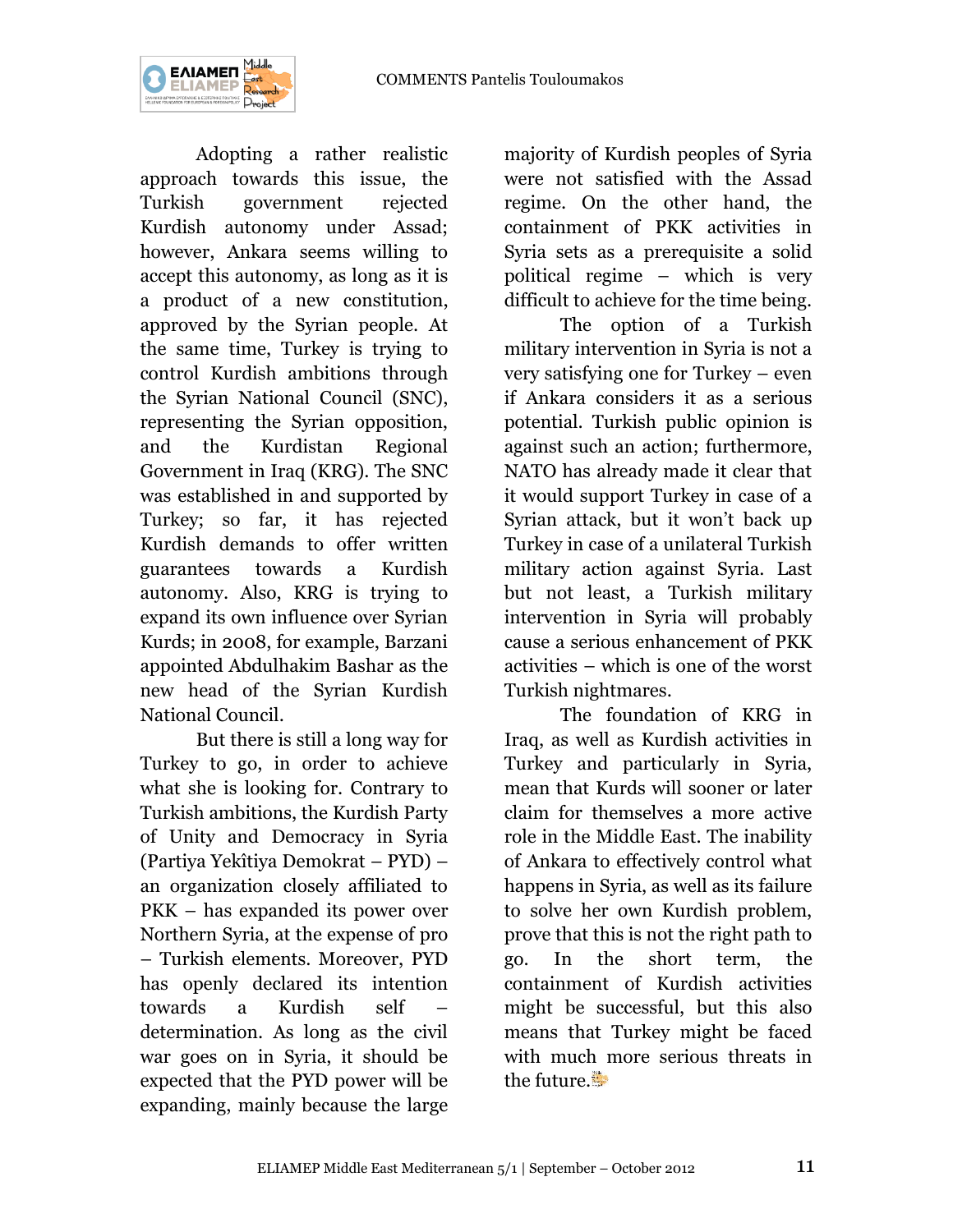

## The Eastern Mediterranean Security System in a Transition Phase

#### Dr. Thanos Dokos

#### *Director-General, Hellenic Foundation for European and Foreign Policy - ELIAMEP*

*The EU declining role in the region could change if EU leaders adopt a more comprehensive policy vis-à-vis the Arab world, aiming to weaken the role of radical Islamic groups in the aftermath of the Arab Spring.* (A longer version of this article has been published by Istituto Affari Internazionali in the series of Op-Meds Papers (October 2012).

Almost two years after the beginning of the Arab revolts, the key words describing the regional security environment in the Mediterranean and the Middle East are fluidity, instability and unpredictability. There has been regime change in several countries (Tunisia, Egypt, Libya –in the latter case also as a result of a NATO operation), violent suppression of the protests in Bahrain, continuing instability in Yemen and civil war in Syria. The general feeling is that this process of protest and demand for regime change is extremely likely to continue, although predicting the exact form it will take in each Arab country, as well as the final result is all but impossible. It should also be taken for granted that the lengthy road to more representative government will not be a smooth one for most countries in the region and there may be important setbacks along the way.

The major western concern has been the possibility that extremist Islamic, anti-western political parties might rise to power in some countries, especially Egypt, long perceived as a pivotal country for regional stability. While the concern is a valid one, in view of the popular support for such groups (although each country constitutes a different case) and of the potential implications should some of these countries adopt a radically different foreign policy vis-à-vis the West and/or Israel, such a change hasn't taken place yet. The early days in power of Mr. Morsi, a politician coming from the Muslim Brotherhood, as president of Egypt have not caused any serious concern along the lines described above, although it is, of course too early to reach any definite conclusions.

The Syrian crisis is another current source of serious concern for all neighboring countries, as well as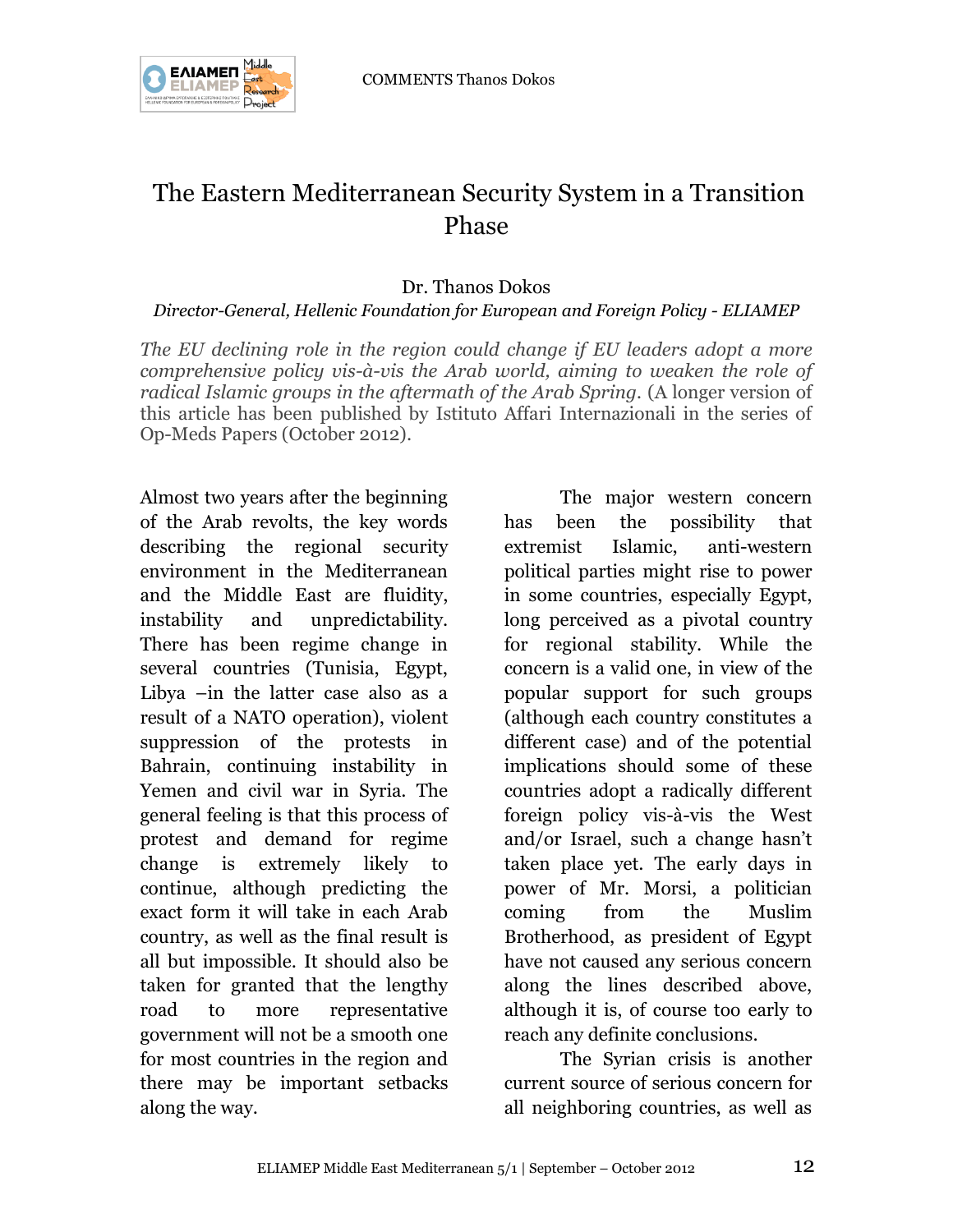

the international community in general. In addition to the humanitarian dimension, including the increasing number of refugees, the stakes are high regarding the day after the (eventual) regime change. Iran and Russia (for different reasons) would like to prevent such a development, or at least have a significant say in the post-Assad period, several Arab countries are supporting various groups among the opposition, Turkey has openly sided with the opposition and has been engaged into (minor) skirmishes with the Syrian military, and the Western countries, having no appetite for a (Libya-type) military intervention, have limited their role in the application of economic sanctions against the Assad regime. The outcome of the Syrian crisis could have an important effect on regional security dynamics as the so-called "HISH Alliance" may lose two of its members (Syria and Hamas).

Mainly as a result of the Syrian crisis, but also because of its failure to achieve any substantial improvement in relations with Armenia, Greece, Cyprus and Iran, the Turkish foreign policy doctrine of "zero problems with neighbours" is under review. The resumption of PKK military action, as well as developments regarding the Kurdish question in Syria, tensions with Russia over the Syrian crisis, and

with Iran over both Syria and the deployment of a NATO early warning radar have complicated things further for Turkey.

Dealing with Iran's nuclear programme is undoubtedly the most critical strategic question in the proliferation field and a very important issue on today's international security agenda**.** The regional security problem is in reality not limited to the nuclear issue, but rather this is perceived to be the case by Western countries, and probably by some of Iran's neighbours, as being the most pressing security concern. The dominant view in Athens is that the military action must be viewed as a component of a comprehensive strategy rather than a stand-alone option for dealing with Iran's nuclear programme (Leaving moral arguments aside, there is concern that under the current circumstances an Israeli attack would be of limited effectiveness in destroying all the intended targets, counter-productive in the long-term in stopping the Iranian nuclear programme and very costly because of Iran's asymmetric response). Furthermore, sanctions –which, in their latest form, appear to be "biting"- should continue to be used as a tool of pressure against Iran, but the critical component of the West's strategy should be engagement.

In addition to the traditional sources of hydrocarbons in the wider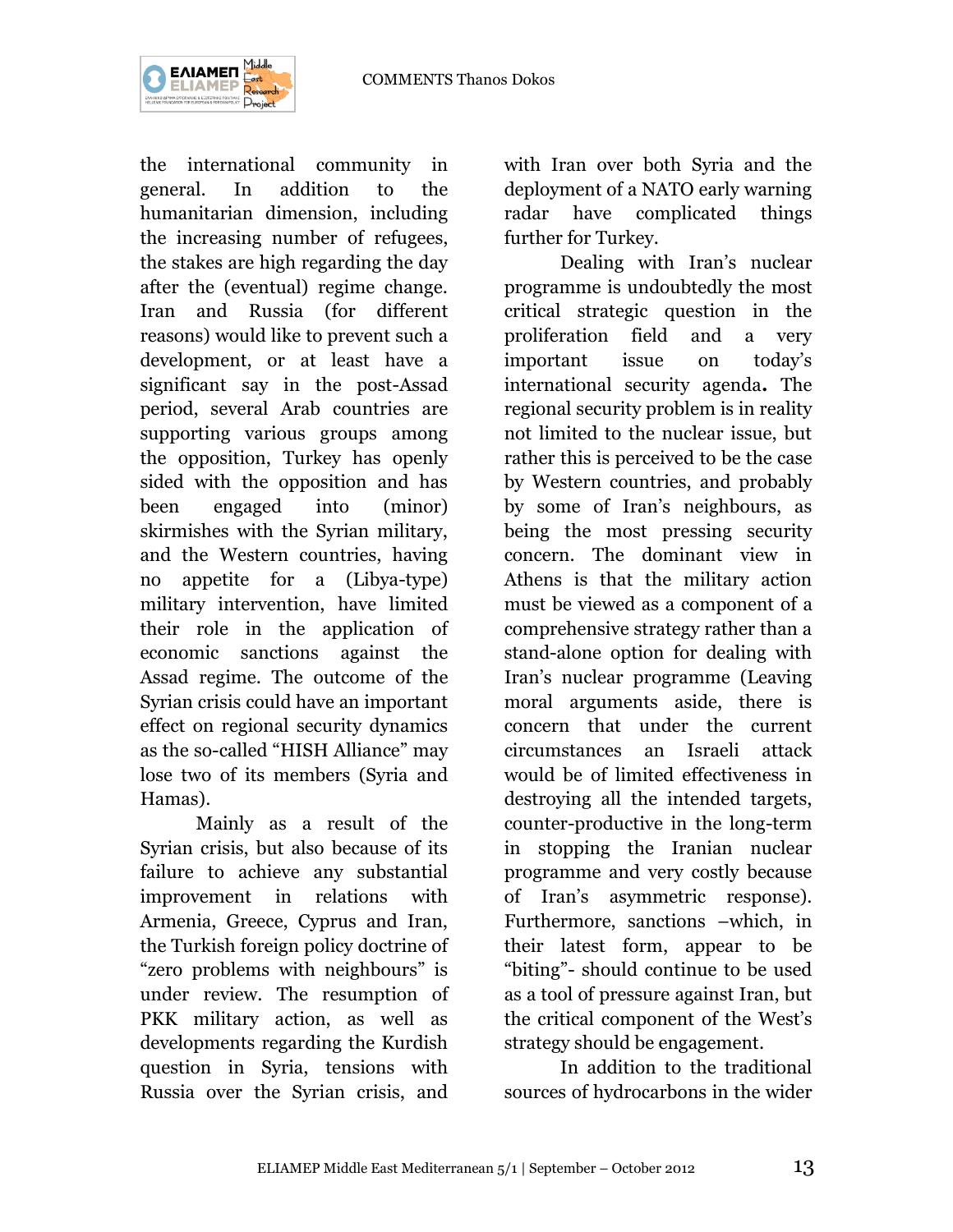

region, a new one has appeared. The discovery of significant natural gas deposits in the exclusive economic zones of Israel and Cyprus and the alleged deposits of the Levant Basin may provide an additional energy source outside the former Soviet space and the Middle East proper. The evolving cooperation between Israel and Cyprus, with Greece as a potential third partner, is a new element in regional politics in the Eastern Mediterranean and a possible source of friction with Turkey.

Greece is a potentially important regional player who has in essence been absent from regional developments in the Eastern Mediterranean. Indeed, If Greece remains weakened for a long time, there may be negative repercussions for regional stability in Southeastern Europe and the Eastern Mediterranean, as well as the EU's and NATO's ability to play a substantial role in those regions.

But the major implication of the evolving financial crisis has been the EU, which has been strategically weakened. Without underestimating Greece's own responsibilities, at the global level it was the EU's inability to successfully manage the crisis that has been perceived by competitors and friends alike as a signal of weakness and has hurt τhe image of the Union as an important strategic

actor. Completely ignoring the geopolitical consequences of the Greek crisis is yet another symptom of the European foreign policy malaise. There is increasing concern that Europe is sliding into strategic insignificance, losing its global role and influence as it is becoming more and more introvert as a result of its own economic and political crisis.

In view of the declining influence and appeal of the EU's soft power and the large scale changes in much of the Arab world, the EU has no other option but to develop a comprehensive policy vis-à-vis the Arab world, employing all existing instruments to re-define its relationship and strengthen its role in the Middle East. In this context, the UfM might prove quite useful, despite its early problems, but of course much more needs to be done. NATO should also re-think its possible role in the emerging security environment in the Eastern Mediterranean and the Middle East. By developing country specific strategies, the Western objective should be to prevent, if possible, a takeover by radical Islamic groups (or to mitigate the consequences) and the establishment of moderate regimes in the Eastern Mediterranean, who would be willing to work together with the transatlantic partners.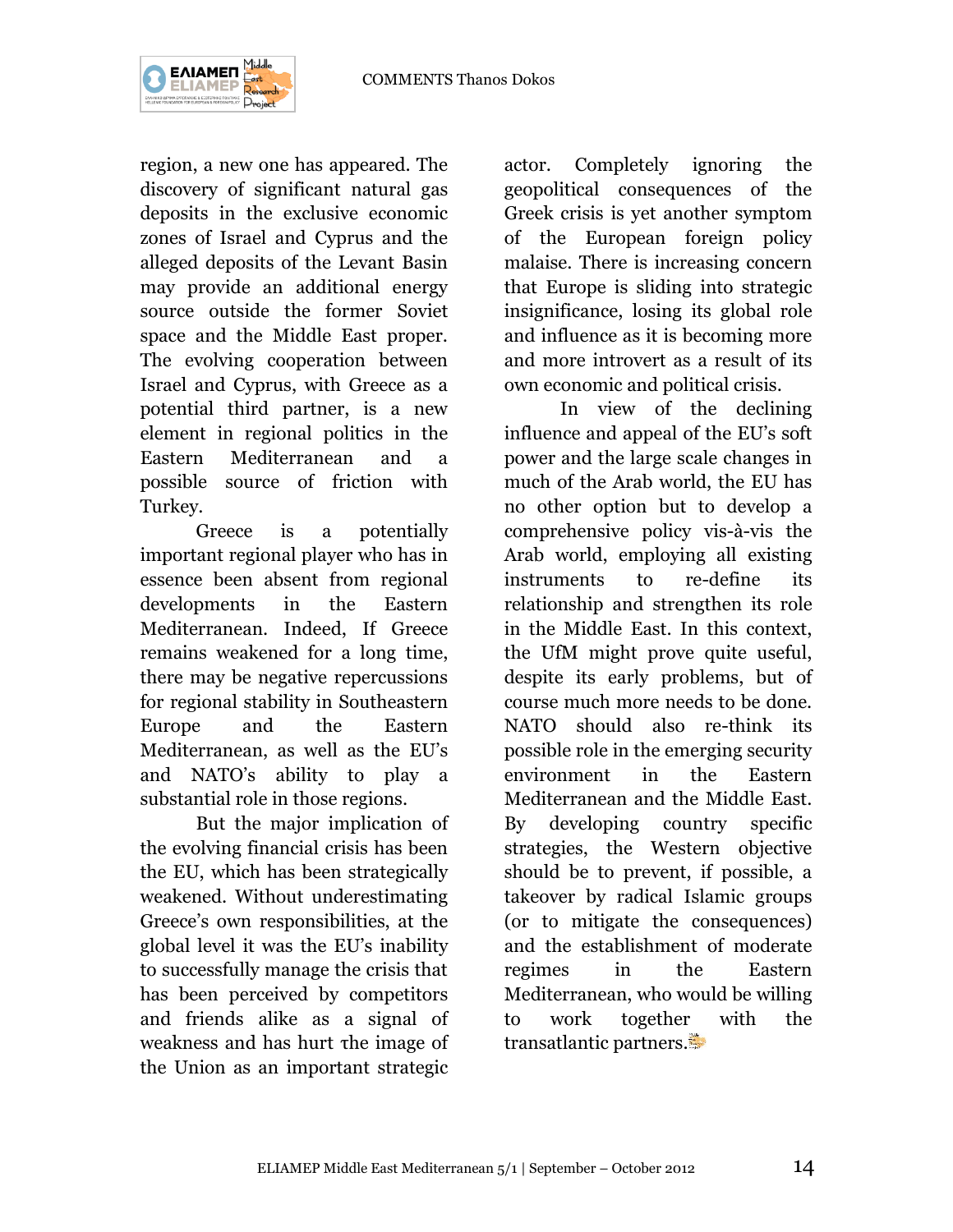

## The Eastern Mediterranean Security System in a Transition Phase

Dr. Thanos Maroukis *Marie Curie Fellow: University of Bath, UK – Research Associate, ELIAMEP*

*Due to the severity of the ongoing Syrian Crisis, EU policymakers view as extremely significant the EU negotiations with Turkey on the readmission of Third Country Nationals, entering illegally the Greek borders from its territory as a means to address security and the humanitarian crisis in the EU South-East border.*

Irregular migration and asylum seeking waves have been exercising a considerable pressure at the Greek-Turkish borders since 2007. Empirical research and nongovernmental organisations' reports (Triandafyllidou and Maroukis 2012, GCR 2009, Human Rights Watch 2008, Pro Asyl 2007) have recorded allegations of push back incidents towards irregular migrants and asylum seekers in the period before 2010. Greece has also been heavily criticised on the management of irregular migrant inflows at the Evros land border region. International stakeholders such as UNHCR, the European Committee for the Prevention of Torture and Inhuman or Degrading Treatment or Punishment (CPT), UN Special Rapporteur on Torture, NGOs such as Human Rights Watch (2011), Medecins Sans Frontieres (2010),

Pro Asyl and other domestic NGOs have all highlighted the insufficient reception processes and facilities and inhuman conditions in detention facilities at the bordering with Turkey Region of Evros in Greece (FRA 2011). The landmark ruling by the Grand Chamber of the European Court of Human Rights on the case of M.S.S. v. Belgium and Greece (Application No. 30696/09) in January 2011 provided an acknowledgment of the conditions that irregular migrants and refugees often suffer when entering Greece.

In response to this humanitarian crisis, Greece has prepared a national action plan for the management of irregular migrant flows at the Greek Borders that culminated in law 3907/2011 and Presidential Decree 114/2010. Being penalised with longer detention if they do apply for asylum after their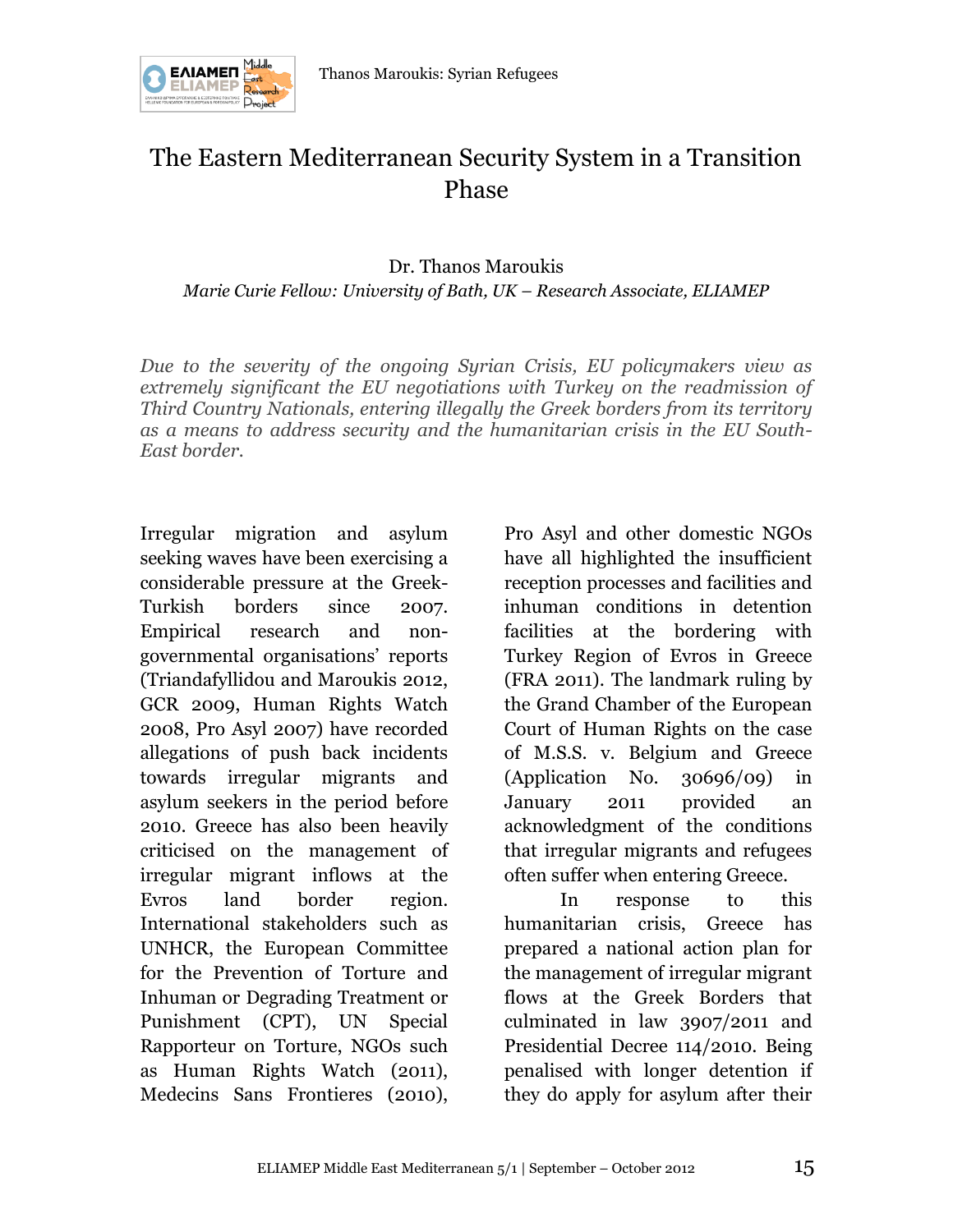

first days in the country remains one of the reasons why most immigrants crossing the border do not apply for asylum in Greece, despite the Presidential Decree 114 of 22nd of November 2010 stipulating that the detention of asylum seekers is only exceptionally permissible when there are no alternatives (article 13, para. 2 & 4, PD114/2010)<sup>1</sup>. However, there has been a small increase in asylum applications registered in the land border regions of Orestiada and Alexandroupoli in 2011 due to GCR legal missions and the placement of 2 UNHCR correspondents in the area since 2010 who monitor the first reception process and offer capacity building assistance to the Greek Police towards the forthcoming implementation of the asylum law 3907/2011.

The advent of Syrian potential asylum seekers in this border management context adds to the challenges that the Greek authorities already face. Indeed, a substantial increase of Syrians has been recorded in 2012 according to Greek Police and Coastguard apprehension data (see Table below).

The EU negotiations with Turkey on the readmission of Third Country Nationals who enter illegally the Greek borders from its territory are regarded of paramount importance by many EU

policymakers in dealing with the security and humanitarian crisis at the EU's southeastern border. During the period 2006-2010, Greece had presented 3,431 readmission requests to Turkey concerning 62,816 people. Of those 7,359 were accepted for readmissions by Turkish authorities, but only 1,281 were effectively readmitted to Turkey (Triandafyllidou & Maroukis 2012). However, even if Turkey comes into an agreement with the EU over the issue of readmission, implementation is not a given. One has to look into the Turkish political economy in order to understand its capacity and eagerness or reluctance in implementing successfully a readmission agreement and tackling irregular migration and asylum seeking flows.

A key variable behind Turkey's economic and political (in)stability in the coming years, and therefore its record in readmissions and humanitarian rights, is the way Turkey addresses its developmental and redistributional challenges. The highly fragmented and hierarchical corporatist social security system in Turkey providing health and pension benefits only to formally employed individuals coexists with a labour market structure where selfemployment, unpaid family labour and informal employment practices are very important (Buğra and

 $\overline{a}$ 

<sup>&</sup>lt;sup>1</sup> FRA 2011 and Human Rights Watch 2011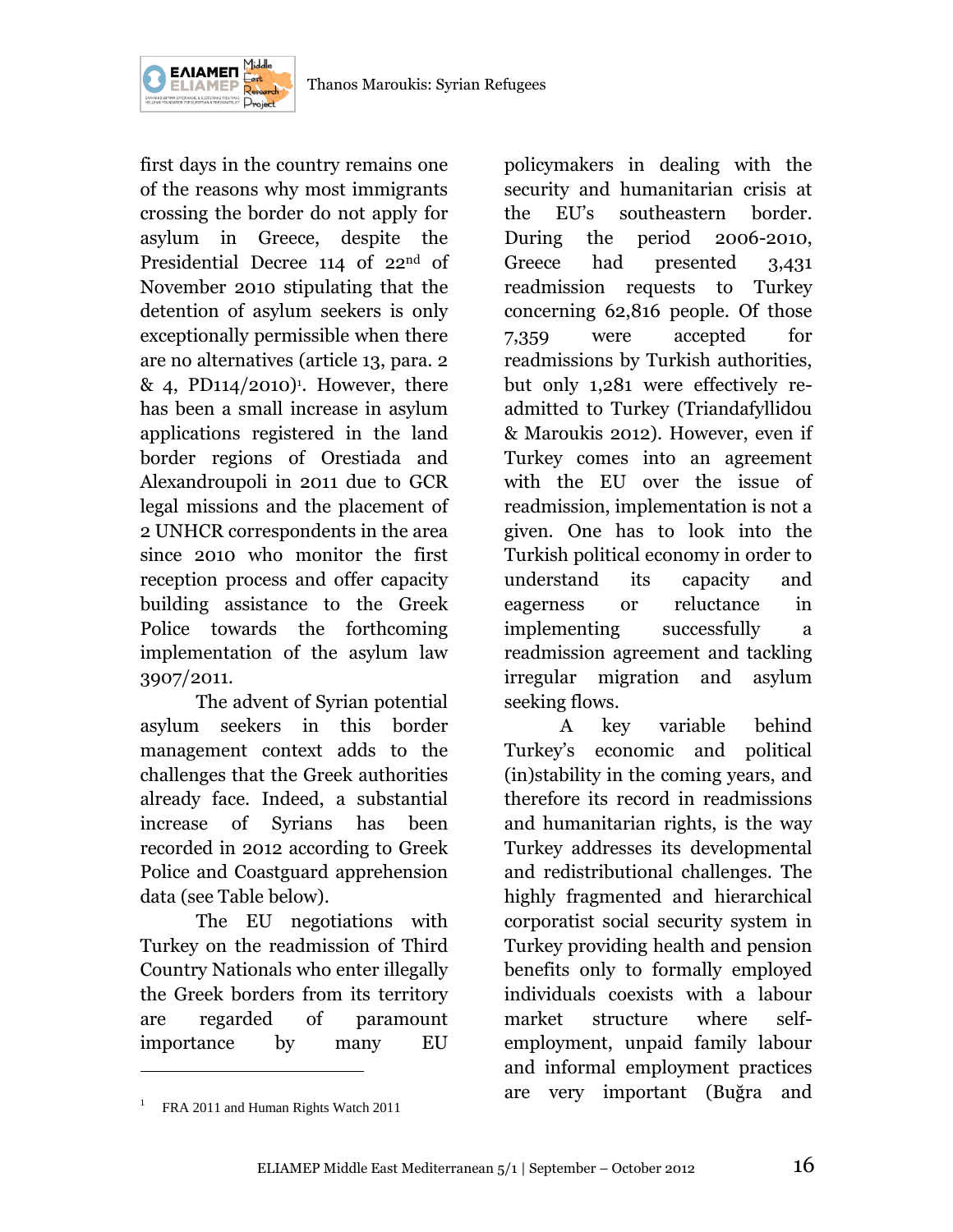

Keyder 2006). Part of Turkey's informal economic activities though is migrant smuggling. Significant marginalised segments of Turkish society and marginalised regions (especially in the South-East) have been earning a living from this illegal activity (Triandafyllidou and Maroukis 2012, Danis 2006, Icduygu 2004), alleviating thus the pressure from the redistributional inequalities (often translating into political crises, e.g. the Kurdish issue) that the Turkish political economy faces.

Turkey's commitment to a viable accord with the EU on the readmission of the growing number of illegally entering migrants and refugees is interconnected to the way it will take on domestic developmental and redistributional challenges and thus counterbalance the limitations of the existing model of externally driven economic growth, based on significant inflows of foreign capital and a powerful external anchor in the form of EU membership, as they are exposed by the recent global financial crisis.

|                | *Table: Main apprehended nationalities for irregular entry and stay in Greece (2011 & |  |  |  |  |  |
|----------------|---------------------------------------------------------------------------------------|--|--|--|--|--|
| 8 months 2012) |                                                                                       |  |  |  |  |  |

| <b>Country of origin</b> | 2011   | Jan-Aug 2012 |
|--------------------------|--------|--------------|
| Afghanistan              | 28,528 | 13,977       |
| Pakistan                 | 19,975 | 8,784        |
| Albania                  | 11,733 | 7,123        |
| Bangladesh               | 5,416  | 6,718        |
| Syria                    | 1,522  | 6,210        |
| Algeria                  | 5,398  | 4,003        |
| Morocco                  | 3,405  | 1,906        |

Source: Greek police data available at [www.astynomia.gr](http://www.astynomia.gr/)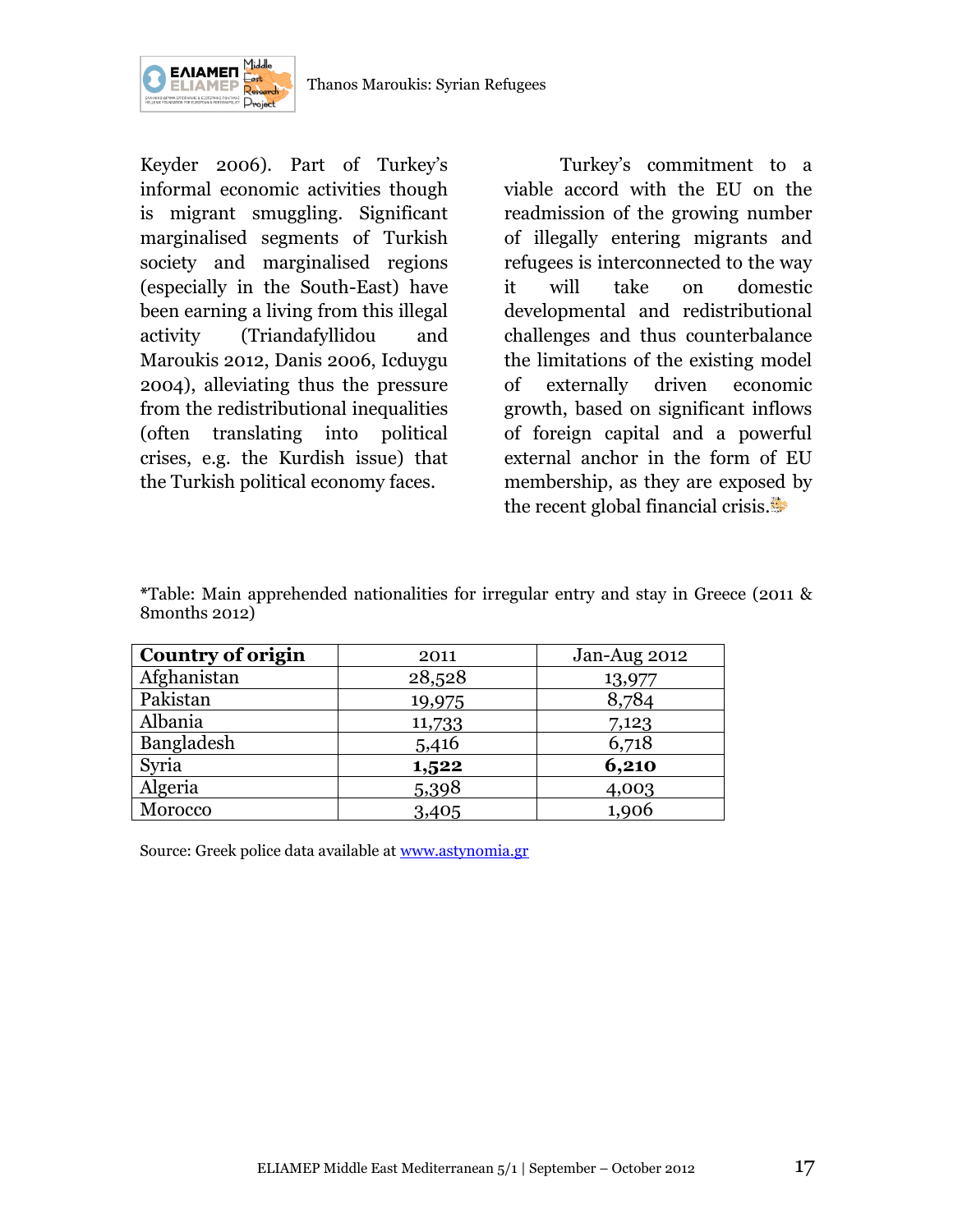

## **Monitoring the Middle East**

#### **Afghanistan**

**Taliban leaders may be candidates for Afghan Presidential Elections** (31, Oct. 2012) Fazil Ahmad Manawi, Head of the Afghan Independent Election Commission made the remark, stating, "We are even prepared to pave the ground for the armed opposition, i.e. the Taliban or Hezb-e Islami, to participate in the elections either as voters or candidates without discrimanation."

#### **Bahrain**

#### **Manama Bans Demonstrations and Public Gatherings** (30 Oct., 2012)

Bahraini Interior Minister Shaikh Rashid b. Abdullah stated that "All rallies and gatherings have been suspended and no public activity will be allowed until security and stability are achieved."

*Comment: From the Sunnite-Shiite struggle point of view, the Bahrain Crisis is the equivalent of the Syrian Crisis in the Persian Gulf. Both are ongoing.*

#### **Cyprus**

#### **Russia approves loan to Cyprus** (4 Sept., 2012)

Russia has politically approved a 5-million Euro financial lifeline to Cyprus, which sought a bailout from its EU partners in June. The amount would be disbursed by Russia to Cyprus in consultation with the International Monetary Fund.

*Comment: Could Russia have an actual political gain from this loan to Cyprus? If so, then what?*

#### **Egypt**

#### **Egypt Prosecutor General defies Mursi's order** (11 Oct., 2012)

Abdel Meguid Mahmud, Egypt's prosecutor General said he will not step down, defying President Muhammad Mursi's order. Mursi's move came a day after a court acquitted 24 fomer loyalists to Hosni Mubarak for killing demonstrations in the Tahrir Square.

*Comment: Mahmud's reaction reveals that the army is still in charge in Egypt.*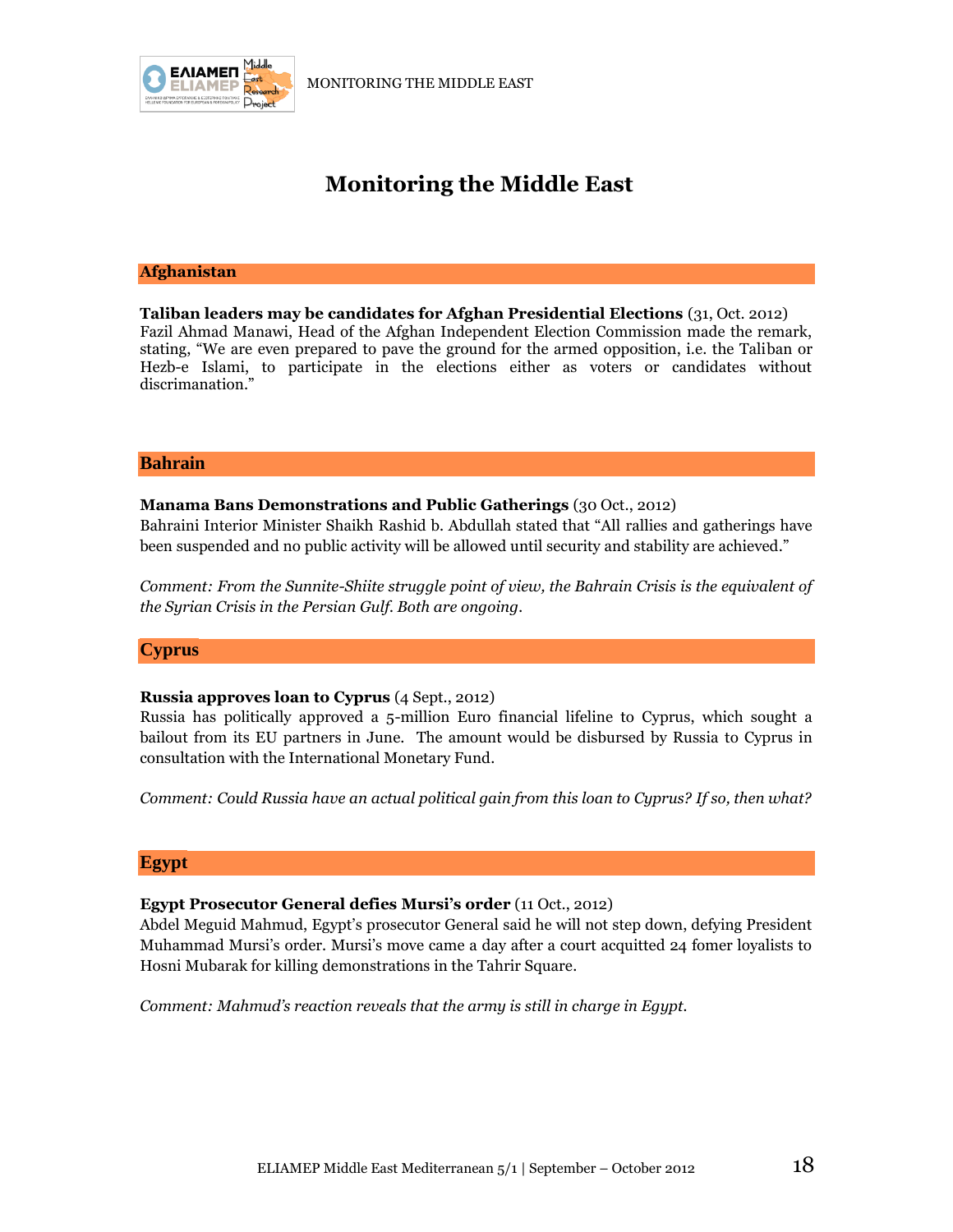

#### **Greece**

#### **Greek President Papoulias visits Egypt** (18 Oct., 2012)

Greek President Carolos Papoulias concluded a three day (18-20/10) visit to Egypt accompanied by the Deputy Minister of Foreign Affairs and Minister of Defense as well as other senior officials. Talks focused on issues of common interest, such as the Exclusive Economic Zones (EEZ).

**Pro-Gaza Greek activist censures Israel over interception of aid ship** (24 Oct., 2012) The Greek lawmaker Vangelis Diamantopoulos who was aboard the Finnish-flagged Estelle ship censured Tel Avis's military interception of a humanitarian aid ship, attempting to break the Israeli blockade of the Gaza Strip.

#### **Iran**

#### **Iran and Egypt agree to resume commercial ties** (20 Oct., 2012)

The two countries have agreed to resume their commercial relations after more than three decades. On 13 October an Egyptian business delegation visited Iran, holding a meeting at the Ministry of Industry, Mine and Trade.

#### **Ahmadinejad in Azaerbaijan for the ECO Summit** (15 Oct., 2012)

The Iranian president arrived in Baku to participate in the 12<sup>th</sup> Economic Cooperation Organization Summit. ECO was established in 1985 by Iran, Pakistan and Turkey to promote relations in every field. In 1992 ECO welcomed the new memberships of Afghanistan, Azerbaijan, Kazakhstan, Kyrgystan, Tajikistan, Turkmenistan and Uzbekistan.

#### **Iraq**

#### **Iraq stop Turkey's Saudi-bound lacking visa buses** (18, Oct., 2012)

According to Ali al-Mussawi, advisor to the Prime Minister, Iraq refused to allow 128 Turkish buses to cross into Saudi Arabia because they did not hold visas issued by Baghdad. The buses were stopped inside Iraq, after crossing the Kurdistan Regional Government territory. The Turks held visas issued by KRG, not the central government.

*Comment: Another incident added to the already tense relations between Ankara and Baghdad with regard to the issue of Kurdistan and Tariq al-Hashemi.* 

#### **Kuwait**

#### **Fitch: Kuwait's AA rating under threat due to public unrest** (30 Oct., 2012)

According to the ratings agency Fitch, a surge in public unrest and radicalization of popular protest in Kuwait may threaten the state's solid sovereign rating.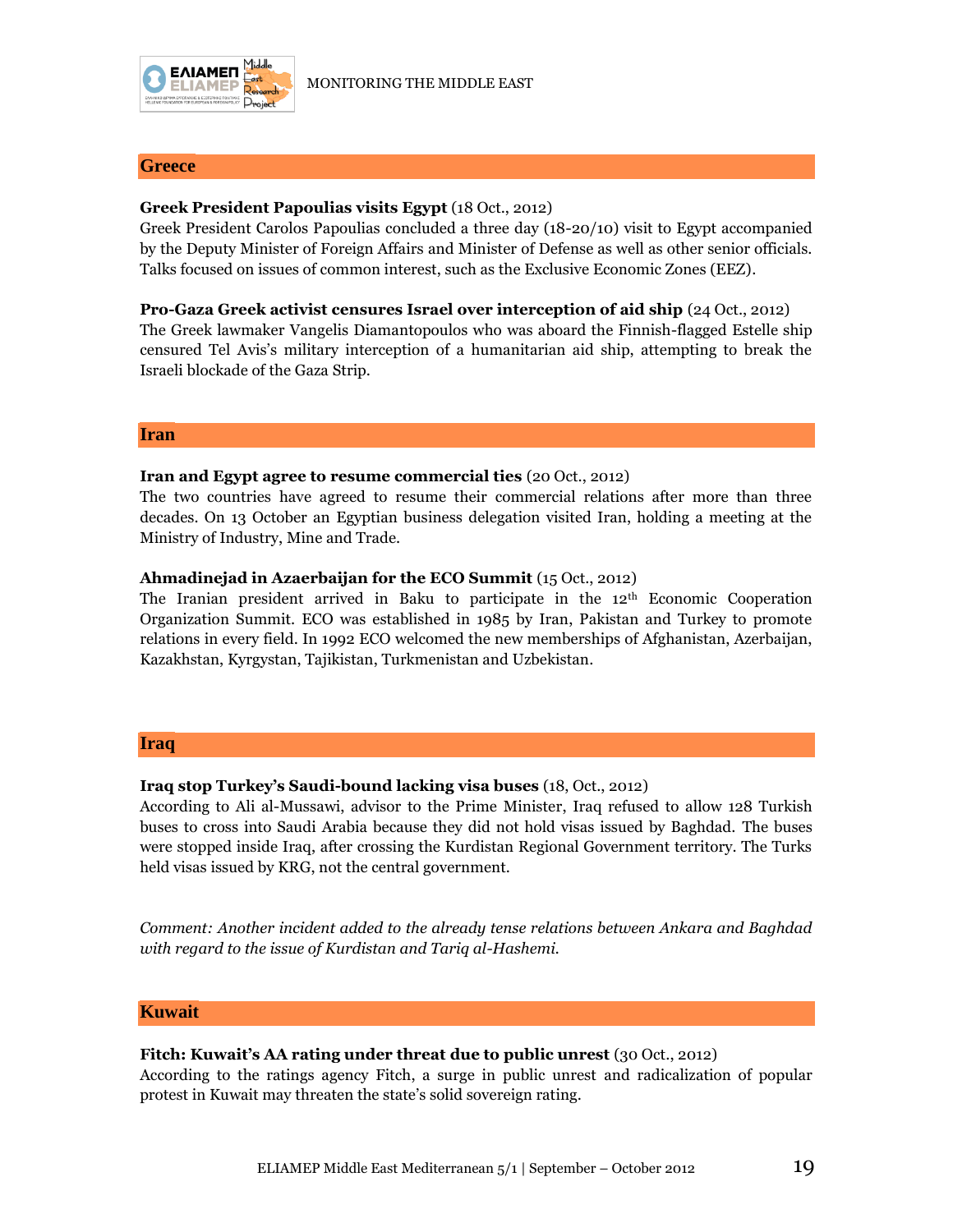

#### **Public Unrest in Kuwait: 100 protesters wounded** (25 Oct., 2012)

Major popular unrest broke out in Kuwait after a decision of the Amir of Kuwait to amend the electoral constituency law ahead of the December elections. 100 protesters were hurt in weekend clashes with police, defending the "universal right" to freedom of assembly. Riot police used rubber bullets, tear gas and stun grenades, beating hundreds of demonstrators to break up the protest.

*Comment: Kuwait is a key state in the Sunnite-Shiite struggle. If the dsituation gets out of control, then it could become a new Bahrain.*

#### **Lebanon**

#### **Fierce fighting between rival groups in Tripoli** (3o Oct., 2012)

The conflict between two Lebanese rival groups of pro-Assad Jabbal Mohsen and pro-Saudi Bab al-Tabbaneh raged on unabated in the northern Lebanese city of Tripoli.

*Comment: Lebanon could become an additional battleground if the Syrian civil war goes beyond its borders.*

#### **Libya**

#### **Bani Walid not under state control** (10 Oct., 2012)

According to Libyan Defense Minister Osama al-Jueili, Libyan army has no control over the northwestern city of Bani Walid, the last bastion for pro-Gaddafi supporters. Gunmen held a checkpoint to the city, 170 km southeast of Bani Walid. 30.000 people were displaced to tarhuna and 10.000 to Tripoli.

*Comment: It will take years before Libya is stabilized.*

#### **Palestine - Israel**

#### **Emir of Qatar visits Gaza Strip** (24 Oct., 2012)

Qatari Emir Hamad b. Khalifa al-Thani arrived in Gaza on 23 Oct. and became the first head of state to visit the strip since Hamas took power in the territory five years ago. Calling Palestinians to unite and resist against discord, al-Thani pledged 400 millions dollars for reconstruction projects, such as housing complexes and rehabilitating roads in the area.

#### **Israel intercepts Estelle humanitarian aid ship** (21 Oct., 2012)

30 nautical miles off the Gaza coast the Israeli navy intercepted the Finish-flagged ship "Estelle" of pro-Palestinian activists, aiming to break the blockaded Gaza Strip.

*Comment: Striking contradictions: apparently, it is easier for the Emir of Qatar to visit Gaza than the EU MPs…*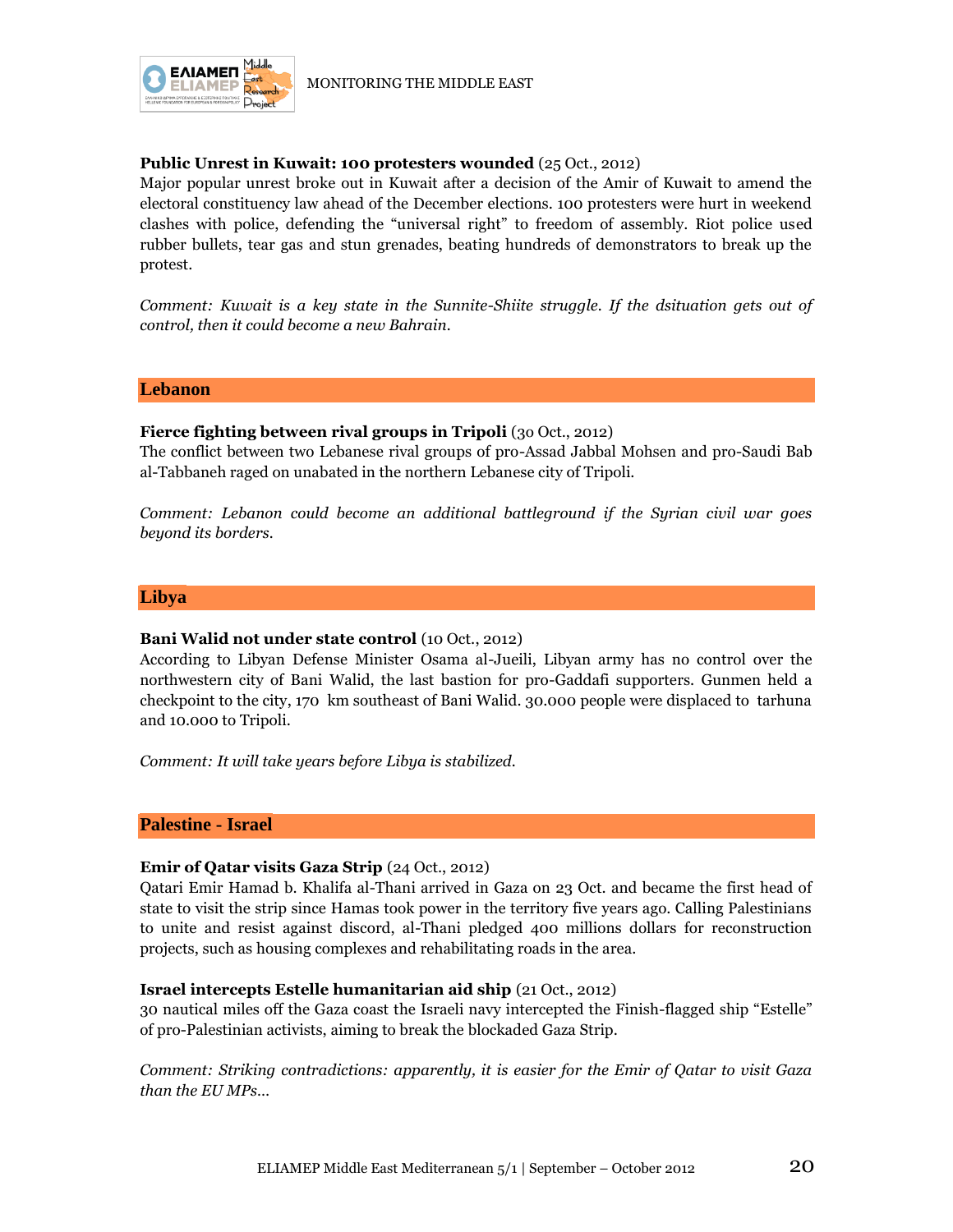

#### **Qatar**

#### **Qatar plays major role in global economy** (27, Oct., 2012)

Muhammad b. Abdallah al-Rumaihi, the Qatari Ambassador to the US, highlighted the importance of Qatar in supporting other economies, especially those with limited energy resources as he spoke at the National Council on US-Arab Relations.

#### **Saudi Arabia**

#### **Saudi Arabia oil revenues to exceed SR 1 trillion mark** (24 Oct., 2012)

Despite the ongoing global economic gloom, the Saudi economy walks on a solid growth path, expecting to register this year on of the highest growth rates among G20 countries. This is due to four factors: the hydrocarbon sector, the expansionary fiscal policy with a positive impact on the non-oil sector, solid domestic consumption and supportive bank lending to the private sector.

#### **Somalia**

#### **New Somali president sworn into office** (16 Sept., 2012)

Somalia's new President Hassan Sheykh Muhammad has been sworn into office, just four days after two bombs hit a hotel housing the newly elected president.

#### **Al-Shabab threatens attack on UK** (23 Oct., 2012)

The Somali Islamic group has warned that it will launch its worst-ever attack on Britain due to Britain's "war against Islam" and extradition of Muslim cleric Abu hamza al-Masri to the United States.

#### **Syria**

#### **Russia: West call for Assad departure daydreaming** (31 Oct., 2012)

Russian foreign minister Sergei Lavrov stated that the Western powers's call for the ouster of the Syrian President Bahsar al-Assad is lie daydreaming and will only lead to more bloodshed in the Syria.

*Comment: Whether sarcastic or realistic or both, Russia remains firm…*

#### **Tunisia**

**Tunisia extends state of emergency** (31 Oct., 2012)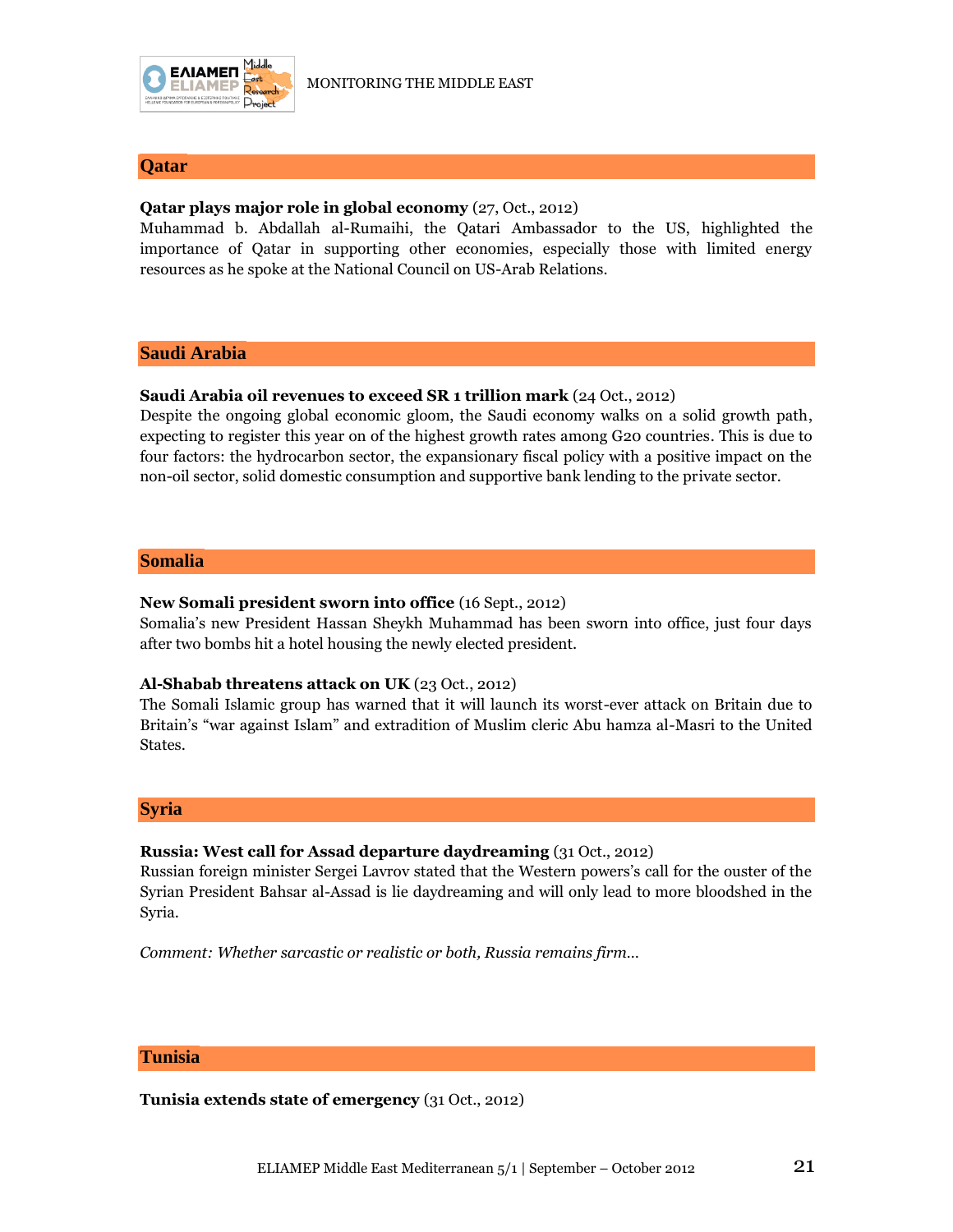

President Monsef Marzouki decided to extend the state of emergency by three months until January 2013.

#### **Salafi leader declares war Tunisia's ruling party** (31 Oct., 2012)

Nassreddin Aloui declared war on Ennahda Party, stating that the country's rulers and their allies want elections held on the "ruins and the bodies of the Salafist movement."

#### **Turkey**

#### **US deploys troops to Turkey** (25 Oct., 2012)

According to the commanding general of the US Army Europe (USAREUR), the Pentagon has recently sent a number of American soldiers to Turkey to assist Ankara in handling the spillover of the Syrian crisis.

#### **Gas pipeline explosion injures 28 Turkish soldiers** (19 Oct., 2012)

At least 29 Turkish soldiers were injured after suspected members of the Kurdistan Workers's Party (PKK) blew up a section of a pipeline carrying gas from Iran to Turkey near the Eleskirt town in the Agri province.

#### **United Arab Emirates**

#### **UAE non-oil growth subdued at 3-4%** (23 August, 2012)

According to the National Bank of Kuwait weekly report on GCC economies, the UAE non-oil growth is expected to continue at a below trend pace of 3-4% for the next two years. The economy will be held back by concerns over the restructuring and refinancing of Dubai Inc. debt, and ongoing fiscal consolidation. Due to its strong trade and transport links, the UAE is also more exposed than its neighbors to any global economic turmoil. Sanctions against Iranian economy have also contributed considerably to the UAE exposure.

#### **Yemen**

#### **Yemeni protesters demand Saleh prosecution** (19 Sept., 2012)

Tens of thousands of protesters have taken to the streets in the Yemeni capital of San'a to demand the prosecution of ousted dictator Ali Abdullah Saleh and his inner circle members.